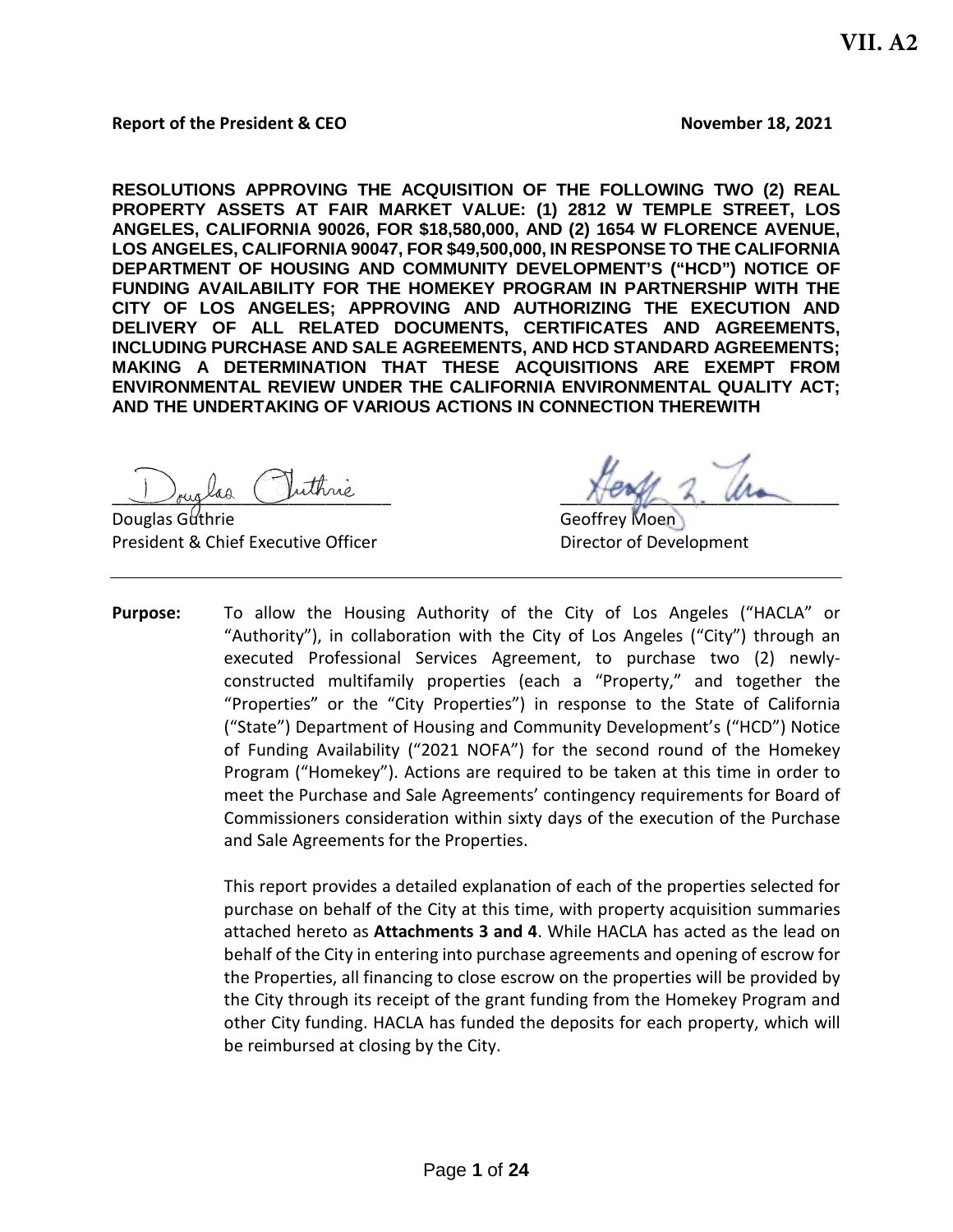# *Regarding:*

Resolution No. 9710, adopted by the HACLA Board of Commissioners ("Board") on May 27, 2021, authorized HACLA to submit multiple applications, on its own behalf and in collaboration with the City, in response to the 2021 NOFA, to apply for Homekey grant funds in a total amount not to exceed \$250,000,000, including \$220,000,000 for capital expenditures and \$30,000,000 for capitalized operating subsidy; to enter into one or more Standard Agreements with HCD; to enter into a Memorandum of Understanding with the City; and to execute any related agreements, documents and contracts.

#### **Issues:**

*Homekey* 

*Program* On June 28, 2021, the State enacted a budget for 2021-2022 with \$2.75 billion in funding for a second round of Homekey, including \$2.2 billion in Coronavirus Relief Funds ("CRF") and \$550 million from the State's general fund. Geographic allocations are included this year, with all jurisdictions in Los Angeles County receiving a \$358,681,953 set aside. However, access to the set aside is only available until January 31, 2021. All excess geographic allocations will convert to the State's general fund available funding after January. HCD issued the 2021 NOFA with program requirements and scoring criteria for the second round of Homekey on September 9, 2021 and the 2021 NOFA program was opened for submittals on October 1, 2021.

> New guidelines released in the 2021 NOFA maintain many of the same targets and approach as the 2020 NOFA, continuing the statewide effort to sustain and rapidly expand housing for persons experiencing homelessness or at-risk of homelessness, as defined in Section 578.3 of Title 24 of the Code of Federal Regulations, inherently impacted by or at increased risk for medical diseases or conditions due to the COVID-19 pandemic.

> The 2021 NOFA requires jurisdictions to only submit "ready" projects that can meet expedited expenditure requirements and applications will be received and evaluated on a rolling basis until May 2, 2022, or until the available funds are exhausted, whichever occurs first. Other elements of the NOFA which remain from the first round are the prioritization of projects that can meet occupancy or partial occupancy requirements in a shorter period of time and that have a clear path for use as permanent housing. Although the City and HACLA concentrated on acquisition and rehabilitation of hotels and motels in the first round of Homekey, the City, through the Los Angeles Housing Department, elected to focus on purchasing vacant multi-family buildings in ready-to-occupy condition. This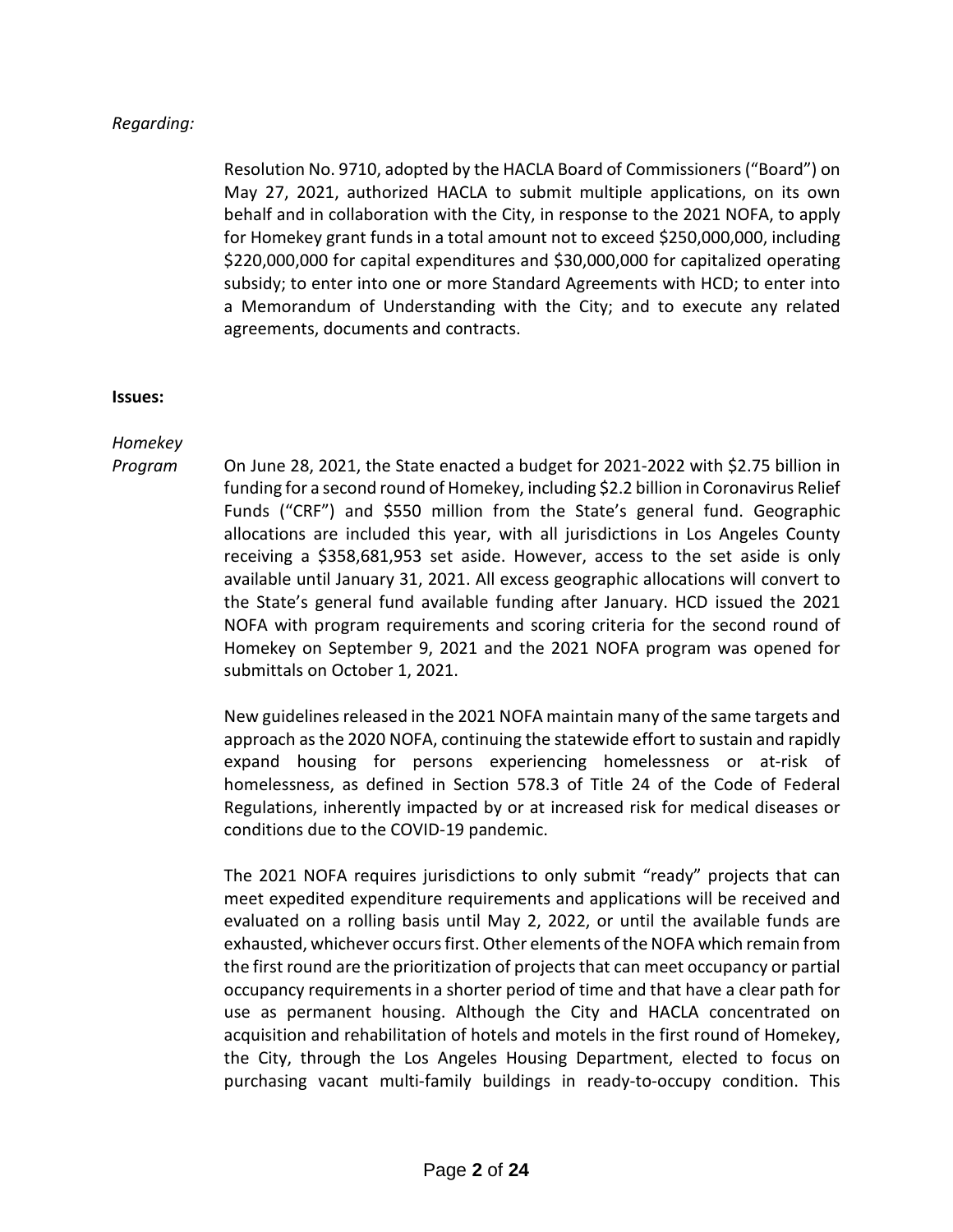approach carries a higher cost per unit on the front end, but provides certainty in swift occupancy and no trailing costs for significant rehabilitation or conversion.

HCD has adjusted the maximum per unit capital grant and the local match formula for the second round of Homekey. The baseline capital amounts are as follows: i) \$150,000 per door for studio or one-bedroom units; ii) \$175,000 per door for twobedroom units; iii) \$200,000 per door for three-bedroom or larger units; iv) \$200,000 per door for assisted units reserved for those experiencing Chronic Homelessness, regardless of bedroom count; and v) \$175,000 per door for assisted units reserved for Homeless Youth or Youth at Risk of Homelessness, regardless of bedroom count. Beyond the applicable baseline capital amount, a 1:1 local match may be leveraged to provide up to an additional \$100,000 per door. A bonus award of \$10,000 per unit is also available for applications submitted prior to February  $1<sup>st</sup>$ , 2022. Therefore, under this second round of Homekey, projects can anticipate receiving a baseline of \$250,000 to \$300,000 per door with a local match equal to \$100,000.

Homekey guidelines require applicants to demonstrate a five-year commitment to provide operating funds for each project. If projects demonstrate a three-year commitment of non-Homekey operating funds, HCD will provide an operating subsidy for two years; if Projects demonstrate a commitment of four or more years of non-Homekey operating funds, HCD will provide an operating subsidy for three years; and, if a Project's application score is 140 or more, HCD may consider providing a three year operating subsidy without a demonstrated commitment from the applicant. In the second round of Homekey, HCD is providing funding for a short-term operating subsidy of \$1,000 per unit per month. For any units reserved for those experiencing Chronic Homelessness, Homeless Youth, or for Youth at Risk of Homelessness, HCD will provide up to \$1,400 per unit per month in operating assistance. The City is also pursuing the use of project-based Section 8 vouchers through the upcoming HACLA Notice of Funding Availability (the "PBV NOFA"), tenant-based Section 8 vouchers, capitalized operating reserves, and other means of providing for longer-term operating support for the City Properties.

The Board is not being asked to allocate or approve any funding to meet application match requirements or other project related costs for the two City Properties. HACLA is being asked to perform and manage the acquisition of the respective properties on behalf of the City, contingent on receipt of Homekey funds, the City's funding of required matching funds, and acceptance of all terms of purchase as set forth in the Purchase and Sale Agreements. The Board of Commissioners' approval of these acquisitions is only one of many remaining contingencies in each Purchase and Sale Agreement and HACLA has the opportunity to extend or terminate escrow if these other contingencies cannot be reasonably met and released.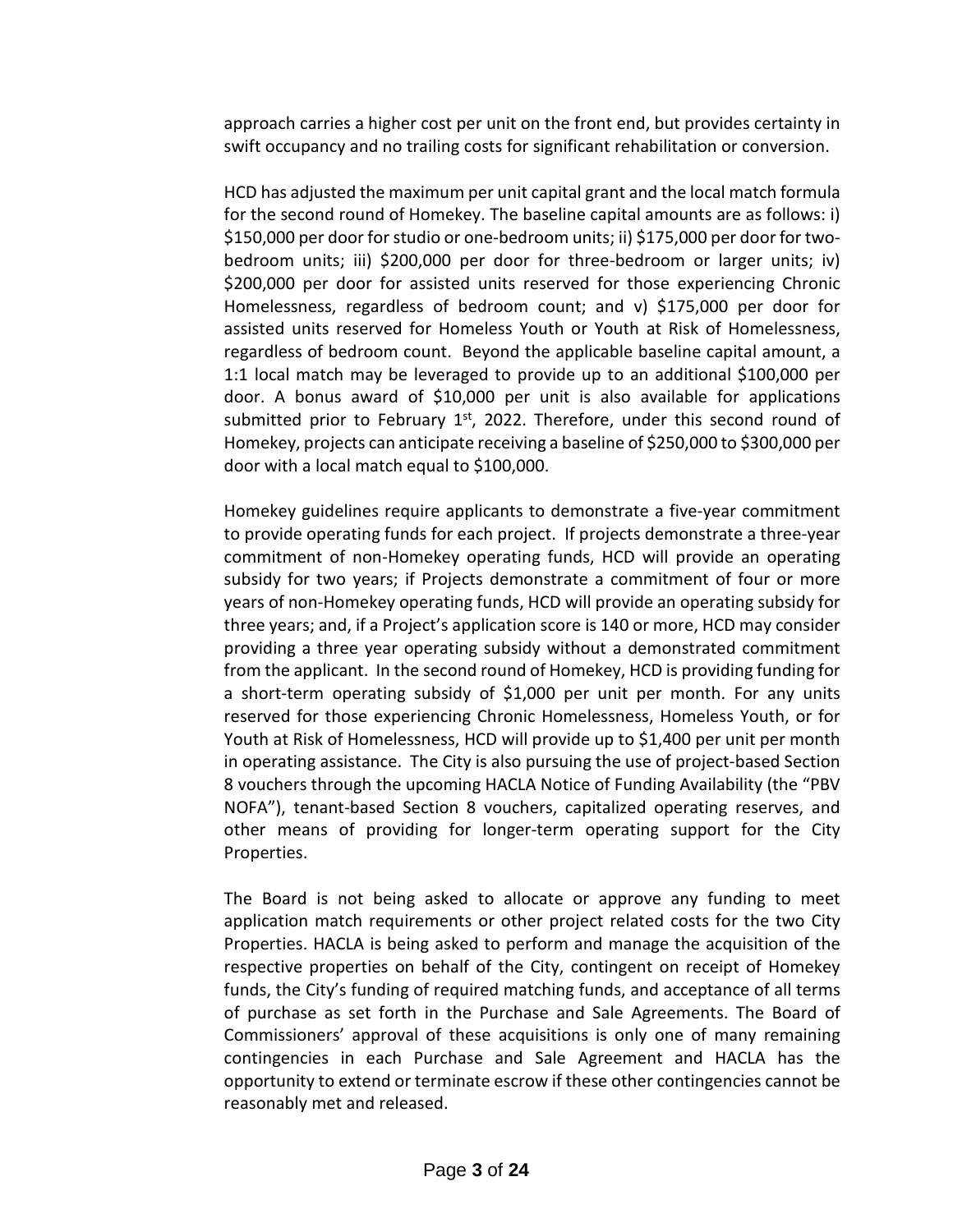The City is responsible for providing all funding necessary to effectuate the escrow closings and will reimburse HACLA for all upfront costs incurred in conducting due diligence (appraisals, Physical Needs Assessments, Phase I Environmental Site Assessments, Phase II Environmental Assessments, architectural plans, permits, title and recording, survey, pest inspections, accessibility inspections, construction review, and similar investigations) on the City Properties, as well as any interim Asset Management services provided by HACLA after the potential acquisition of the Properties.

### *Ownership:*

The City is preparing to issue a Request for Proposals ("RFP") in December 2021 to identify qualified owner/operators to operate the City's 2021 Homekey properties as either interim or permanent housing, which will include the two Properties discussed herein. The selected owner/operator and the City will contract with qualified service providers to ensure appropriate services and systems of care are available to residents. The RFP for the second round of Homekey will be similar in substance to the RFP issued by the City in connection with the first round of Homekey in September 2020. Under the RFP, it is expected that HACLA will transfer ownership of each City Property, either at the close of escrow or shortly thereafter, to the City's selected owner/operator for that Property.

Also similar to the first round of Homekey, it is anticipated that the City will record a Deed of Trust and a regulatory agreement restricting the use of each City property to match all Homekey requirements. All of the Properties will serve the public purpose of providing deeply affordable housing to individuals and families and the transfer of the property to each eventual owner/operator at higher of the appraised value or the value which was paid by the City and State would meet the public benefit requirements of all applicable State Health and Safety Codes.

#### *Properties:*

HACLA and the City have determined that the Properties are anticipated to meet the requirements of the upcoming second round of Homekey, based on the requirements of the first round. A summary of each Property is provided in the table below. In total, the two new construction Properties would, upon completion, provide 170 units in two of the City's Council Districts.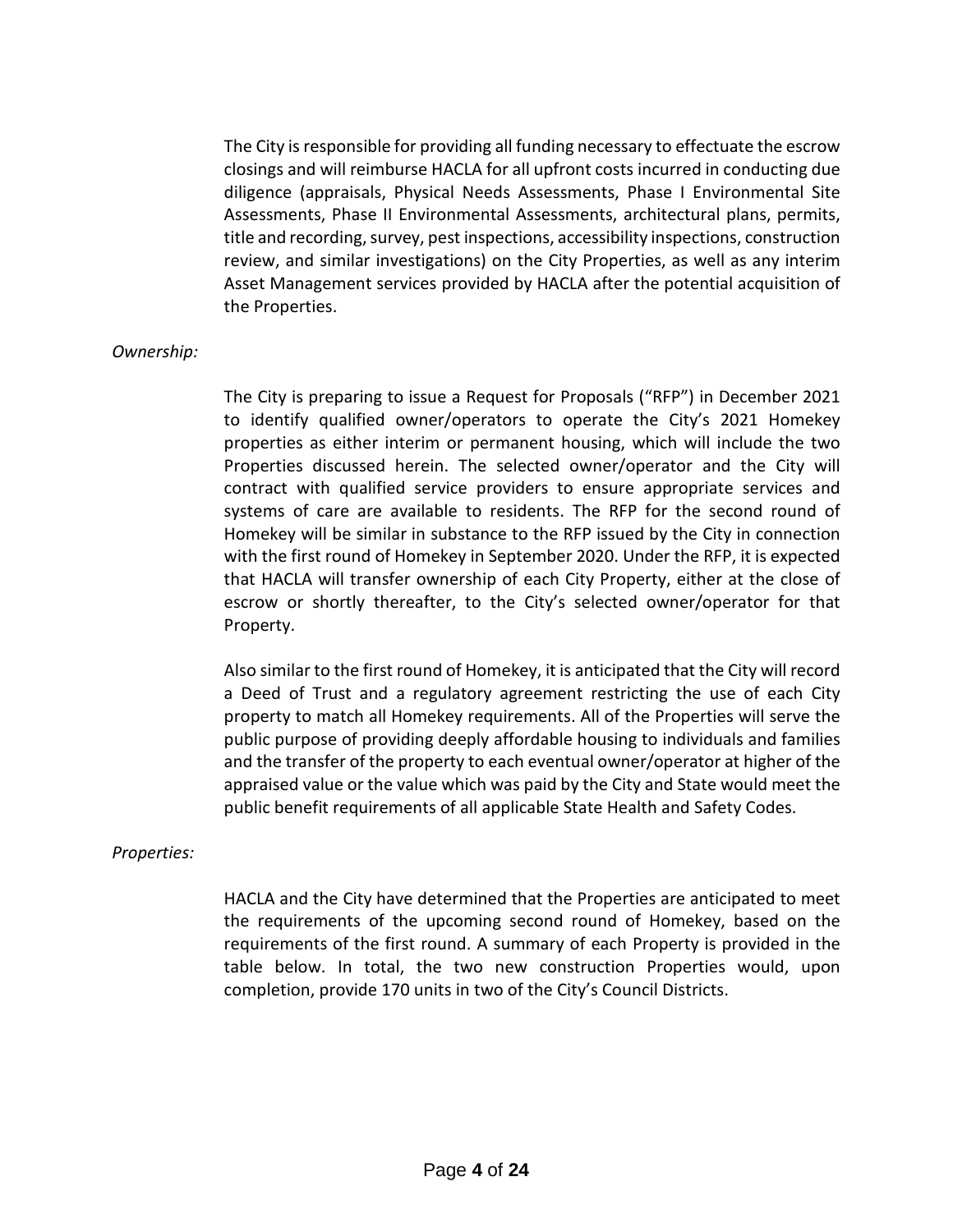|                 |                 | Council         |              | Purchase   | Purchase              | Appraised  | Number of |
|-----------------|-----------------|-----------------|--------------|------------|-----------------------|------------|-----------|
| Name            | <b>Address</b>  | <b>District</b> | <b>APN</b>   | Price      | <b>Price Per Unit</b> | Value      | Units     |
| 2812 W Temple   | 2812 W Temple   | 13              | 5156-016-002 | 18,580,800 | 442.400               | TBD        | 42        |
| 1654 W Florence | 1654 W Florence | 8               | 6018-003-034 | 49,500,000 | 386,719               | 50,115,000 | 128       |
| <b>Total</b>    |                 |                 |              | 68,080,800 | 400,475               | TBD        | 170       |

2812 W Temple Street is a forty-two (42) unit new construction, multifamily property consisting of eighteen (18) studio units and twenty-four (24) onebedroom units. 1654 W Florence Avenue is a one hundred twenty-eight (128) unit new construction, multifamily property consisting of all one-bedroom units. Both Properties will be delivered fully vacant at closing, after obtaining a final Certificate of Occupancy from the City of Los Angeles. 1654 W Florence is scheduled to close by December 30, 2021 with the option to extend to March 31, 2022, and 2812 W Temple is scheduled to close by March 31, 2022 with the option to extend to May 31, 2022. An appraisal of 2812 W. Temple is underway and expected to be delivered the week of November 15, 2021. Based on preliminary conversations with the appraiser and comparable sales, staff are confident the appraisal will support the purchase price. An appraisal for 1654 W. Florence was delivered October 15, 2021; the appraised value of \$50,115,000 supports the purchase price.

HACLA's underwriting process included a self-scoring of each project. A minimum score of 120 out of a possible 207 points is required to be eligible to receive funding. Criteria for scoring include the ability to expend funds timely, demonstration of operating leverage, experience, racial equity and community engagement, and community impact and site selection. Projects may receive negative points for the permanent displacement of existing residents.

The two Properties discussed herein score comfortably above the 120-point threshold for funding eligibility; however, they are unable to secure Impact and Site Selection points for the following criteria: 25% of units three-bedroom or larger; 25% of units two-bedroom or larger; minimum of 15% of units mobility accessible (both are 11%); minimum of 10% of units sensory accessible (both are 4%); capital match does not exceed minimum required; and, proximity to amenities.

|                   | Timeliness   |            | Equity and | Impact and              | Negative | Total      |
|-------------------|--------------|------------|------------|-------------------------|----------|------------|
|                   | and Leverage | Experience | Engagement | Site Selection   Points |          | (min 120)  |
| Maximum Points    | 40           | 55         | 20         | 92                      | -20      | 207        |
| 2812 W. Temple    | 39           | 54         | 20         | 60                      |          | <b>173</b> |
| l1654 W. Florence | 39           | 54         | 20         | 59                      |          | 172        |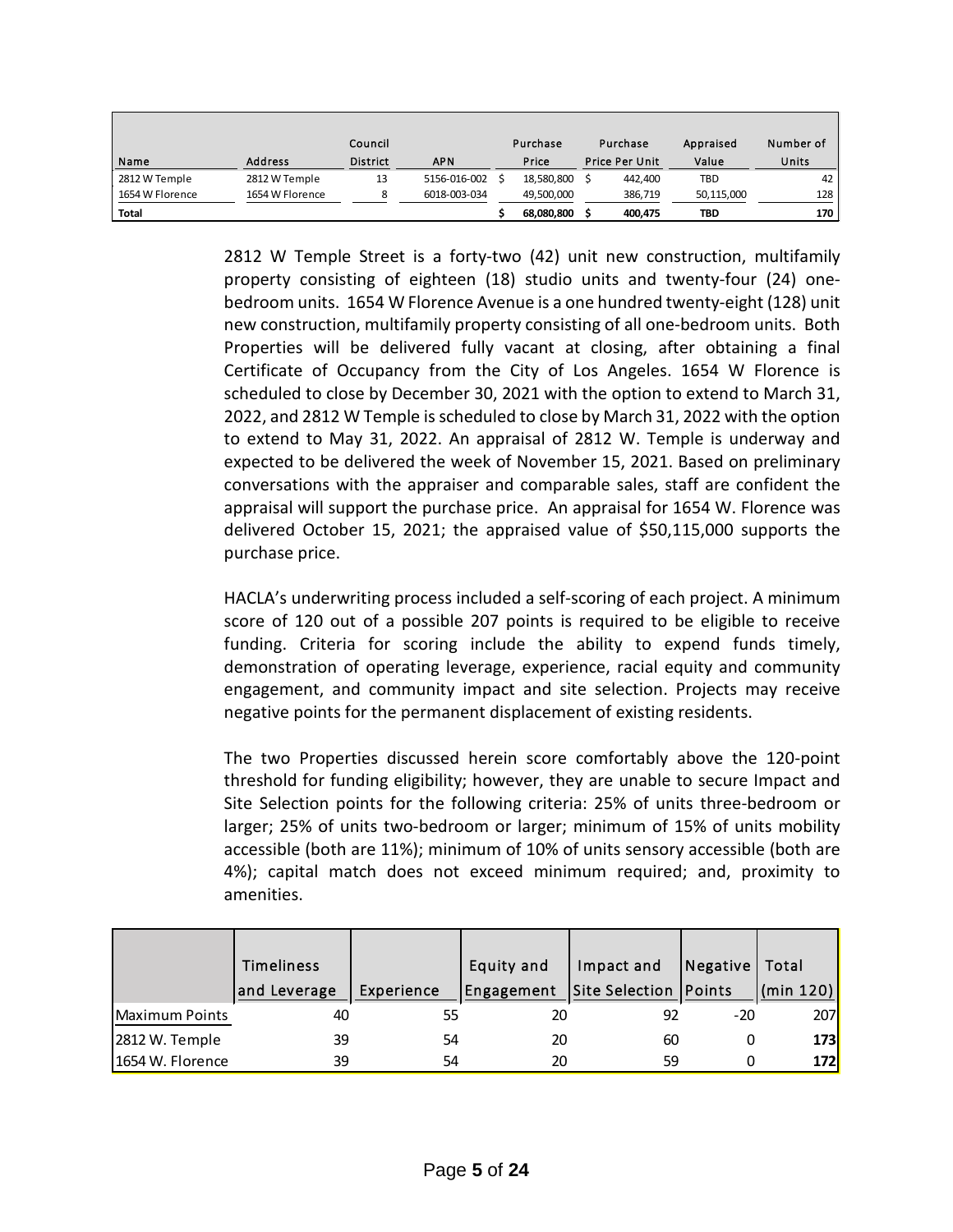HACLA has entered into a purchase and sale agreement ("PSA") for each of the Properties, each of which includes a contingency requiring that HACLA receive Board approval to purchase the Property within sixty (60) days of the effective date of the purchase and sale agreement. The Board approval contingency for 2812 W Temple will expire on December 14, 2021, and the Board approval contingency for 1654 W Florence will expire on November 27, 2021, both of which necessitated that the Board consider the acquisition of each respective Property at the November 18<sup>th</sup> Board meeting. Additional properties will be brought to the Board for its consideration on a rolling basis as purchase and sale agreements are executed.

## *Financing:*

HACLA is preparing Homekey grant applications for funding on behalf of the City for each of the Properties. Each application will be for the maximum Homekey capital grant based on the targeted population for the Property, including an additional contribution for a match of HACLA funding and a bonus award of \$10,000 per unit due to the applications being submitted prior to February  $1<sup>st</sup>$ , 2022. The applications will be for \$10.9 million (\$260,000 per unit) in capital grant funding for 2812 W. Temple and \$33.3 million (\$260,000 per unit) for 1654 W. Florence. All additional costs of acquisition will be paid by the City from other funding sources, in accordance with the Professional Services Agreement between the City and HACLA.

If one or both Properties are not awarded Homekey funds, the City will decide whether to cancel escrow for the non-awarded Properties or to use other City funds to acquire them. In either case, all funds expended by HACLA on behalf of the City in conducting due diligence activities on the properties will be reimbursed to HACLA by the City either at escrow closing or cancellation of escrow. Additionally, the purchase and sale agreement for each Property includes a 90 day financing contingency. If HCD has not confirmed approval of a Homekey grant for a Property prior to the execution of the contingency, HACLA will, in consultation with the City, either negotiate for a potential extension with the seller, waive the contingency and proceed with the purchase using other City funds, or terminate the purchase and sale agreement and obtain a refund of the deposit.

The anticipated project costs for the Properties are included in **Attachment 2** of this Board report. In summary projected project costs are as follows:

• **Total purchase price for acquisition of \$68,080,800**, to be funded by Homekey funds and City matching funds at escrow closing.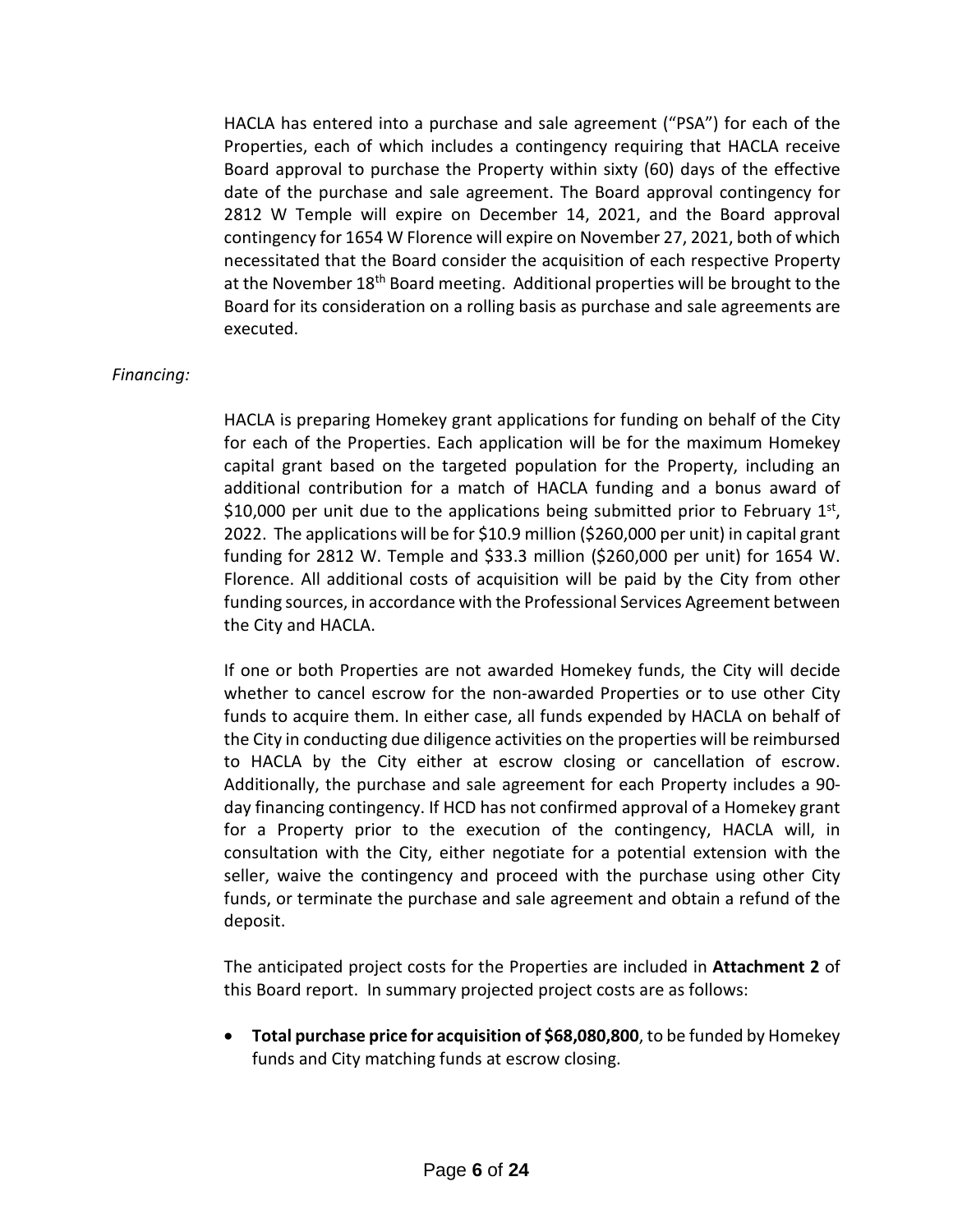- **•** Initial deposits totaling \$250,000 have been funded by HACLA on behalf of the City, and will be reimbursed by the City at escrow closing or upon cancellation of escrow.
- **Estimated rehabilitation costs of approximately \$223,000** for minor life/safety repairs prior to occupancy and ADA compliance to be funded by the City and completed by the eventual owner/operator after escrow closing.
- **Total third-party costs estimated to be approximately \$85,600** for appraisals, PNAs, Environmental Phase 1 reports, title & recording, architectural and permitting costs, termite and pest inspections, surveys, and zoning and permitting reports. These costs will be incurred by HACLA on behalf of the City, to be reimbursed by the City at escrow closing or upon cancellation of escrow.
- **HACLA administrative fees estimated to be approximately \$1,361,600**, based on 2% of the total acquisition price for each Property, to cover overhead and staffing costs for HACLA's administration of acquisition activities for the Properties, including identifying and vetting prospective properties, drafting and negotiating offers and purchase and sale agreements and related legal costs, coordinating Homekey applications, opening and tracking escrow, conducting due diligence and managing third party consultants, and performing other related activities necessary to close on the acquisition of the Properties.

## *Rehabilitation & Accessibility:*

HACLA has engaged third party consultants to conduct physical needs assessments ("PNAs") to assess the physical condition of each Property, including the expected useful life of the structures, systems, and improvements within each Property, the cost of any capital repairs and replacements that may be necessary over the next several years, the identification of any immediate capital needs at each Property, and the identification of any required physical changes that would be necessary to complete prior to the intended occupancy of the Properties as non-transient multi-family housing.

PNAs for the Properties are not yet available because each Property is in the process of completing construction. However, the purchase and sale agreement for each Property extends the investigation period for PNAs, as well as certain other investigations which cannot be completed prior to construction completion, to a period of thirty (30) days following construction completion. Because each Property is newly constructed, HACLA does not anticipate that any capital needs, other than accessibility modifications, will be required upon closing. Both Properties will have a minimum of 11% of units mobility accessible and 4% of units vision/hearing accessible If any significant and immediate capital needs are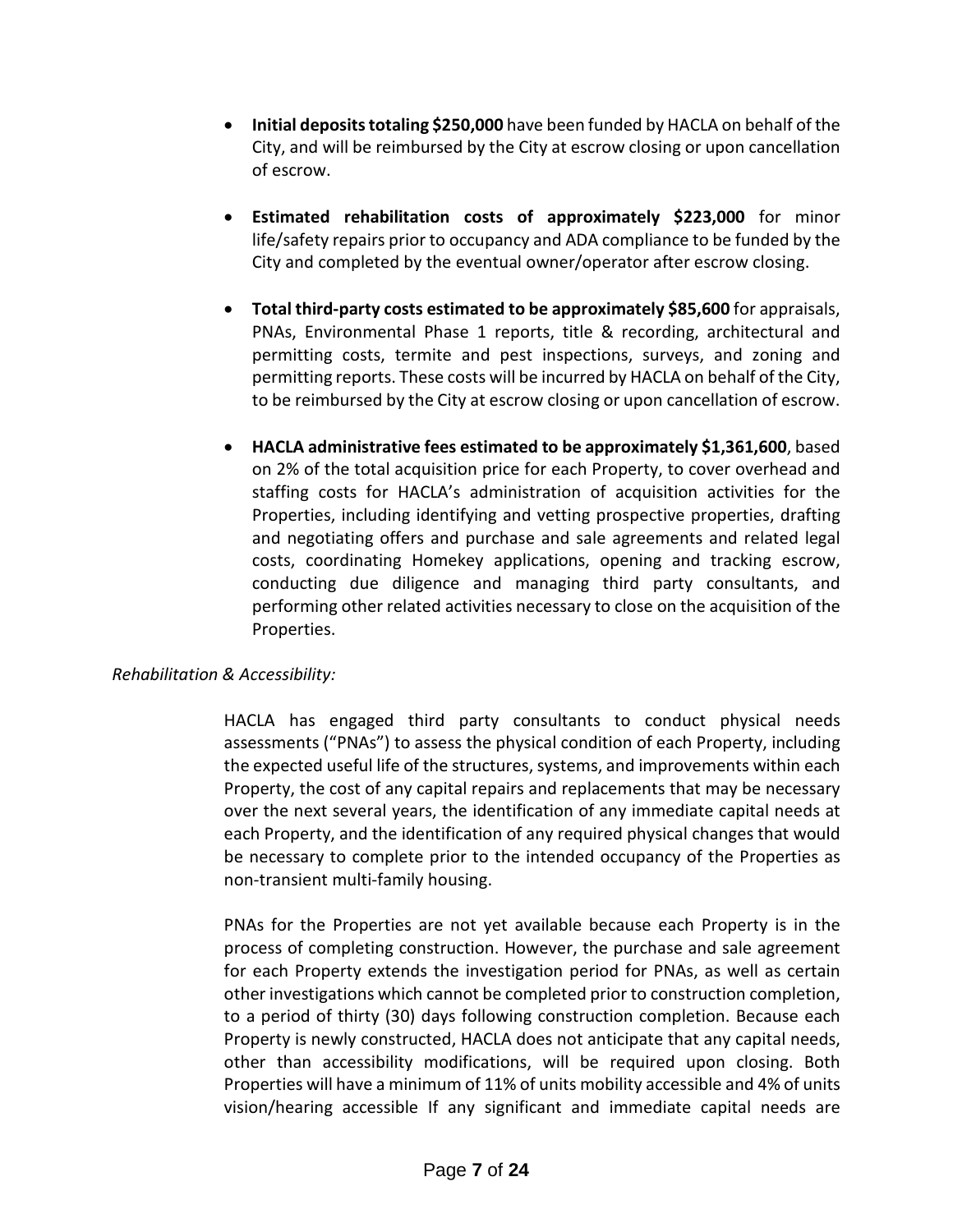identified through the PNAs, HACLA will have the option of negotiating either that the needs be addressed by the seller prior to closing or that an appropriate price modification is included. Alternatively, HACLA may elect to terminate the purchase and sale agreement and receive a return of the deposit.

Additionally, each purchase and sale agreement requires that the seller of the Property deliver to HACLA a Certificate of Occupancy executed by the Los Angeles Department of Building and Safety ("LADBS"), consistent with the number and bedroom type of the units identified in the purchase and sale agreement, prior to escrow closing. Each purchase and sale agreement also requires the respective seller to complete installation of the finishes that are identified and approved by HACLA during the investigation period.

HACLA has also engaged third party consultants to analyze the zoning and permitting of the Properties and to provide reports indicating any potential zoning, land use, or permitting issues that need to be addressed in order to allow the intended occupancy. Based on the zoning of the Properties and the permits executed for each Property by LADBS for the construction of multiple-family housing, HACLA does not anticipate that any land use actions will be required in order to occupy the Properties for their intended use as multi-family housing. HACLA will review these reports prior to the expiration of the respective investigation period for each Property and address any issues that emerge.

## **Vision Plan: Place Strategy #4: Steward efforts to reduce and alleviate homelessness.**

On behalf of itself and the City of Los Angeles and in furtherance of the anticipated second round of the State's Homekey Program, HACLA has expended and will continue to expend extensive money and staff time to identify and secure agreements to purchase vacant properties within the City in which to provide decent, safe, and sanitary housing for individuals and families experiencing homelessness or at risk of homelessness.

# **Place Strategy #5: Expand HACLA's role in the broader communities it serves to improve neighborhood-wide health and well-being**.

Acquiring vacant properties to provide decent, safe, and sanitary housing for individuals and families experiencing homelessness or at risk of homelessness will reduce the number of Angelenos exposed to adverse health outcomes in neighborhoods throughout the City of Los Angeles.

**Funding:** The Chief Administrative Officer confirms the following:

*Source of Funds:* The \$250,000 for deposits and approximately \$85,600 in 3rd party due diligence costs may be advanced with unrestricted and uncommitted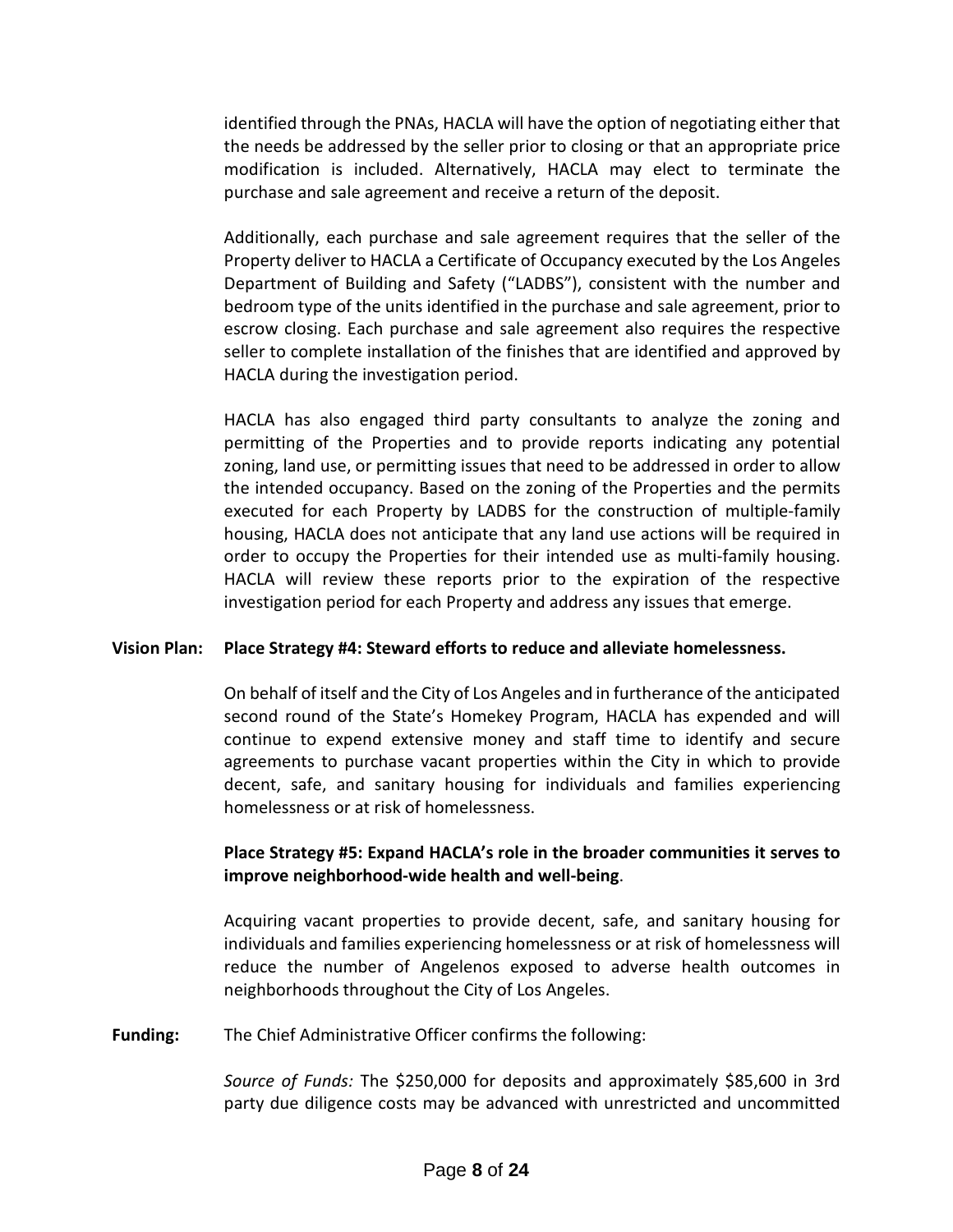non-federal proceeds from HACLA's acquisition fund. All actual HACLA incurred costs in connection with the City Properties will be reimbursed to HACLA by the City at escrow closing or by reimbursement post-closing, including any costs incurred for cancelled escrows.

The \$68,080,800 needed for acquisition funding at close of escrow and all related closing costs will be funded by the City of Los Angeles and the State of California.

*Budget and Program Impact:* The actions and expenditures related to the acquisition of these sites are generally in line with HACLA's Acquisition Program; HACLA's Annual Midyear Budget for FY 2021, which included new staff positions in the Development Services department partly in order to support Homekey acquisitions; and the Authority's mission and goals. Funds expended are anticipated to be repaid in full during escrow or by invoice within forty-five (45) days of closing on each property, in accordance with the executed Professional Services Agreement between HACLA and the City.

### **Environmental Review:**

- *NEPA*: The primary source of funding for Homekey, CRF, are federal funds and therefore require NEPA review. Based upon discussions with the State HCD and the City of Los Angeles Housing Department ("LAHD"), HACLA is informed and believes that the property acquisitions discussed herein are categorically excluded from NEPA, and that LAHD will be making such determination. HACLA has engaged a consultant to prepare a categorical exemption analysis for LAHD's review and adoption.
- *CEQA*: The acquisition of these Properties meets the requirements of the normal CEQA categorical exemptions allowed under Title 14, Division 6, Chapter 3, Sections 15301 (Existing Facilities) and 15326 (Acquisitions of Housing for Housing Assistance Programs) of the California Code of Regulations. Additionally, the identified project acquisitions qualify for the statutory exemptions from the requirements of CEQA under California Public Resources Code section 21080(b)(4) and 14 Cal. Code Regs. 15269(c), as they are being acquired to mitigate the publicly declared emergency created by the COVID-19 pandemic as it pertains to individuals and families who are most vulnerable.

If the Board makes a finding that the categorical exemptions apply, Notices of Exemption ("NOE") for each Project will be filed with the Los Angeles County Registrar-Recorder/County Clerk ("LA RR/CC"), as applicable, pursuant to Public Resources Code section 21152(b).

**Section 3:** Not Applicable.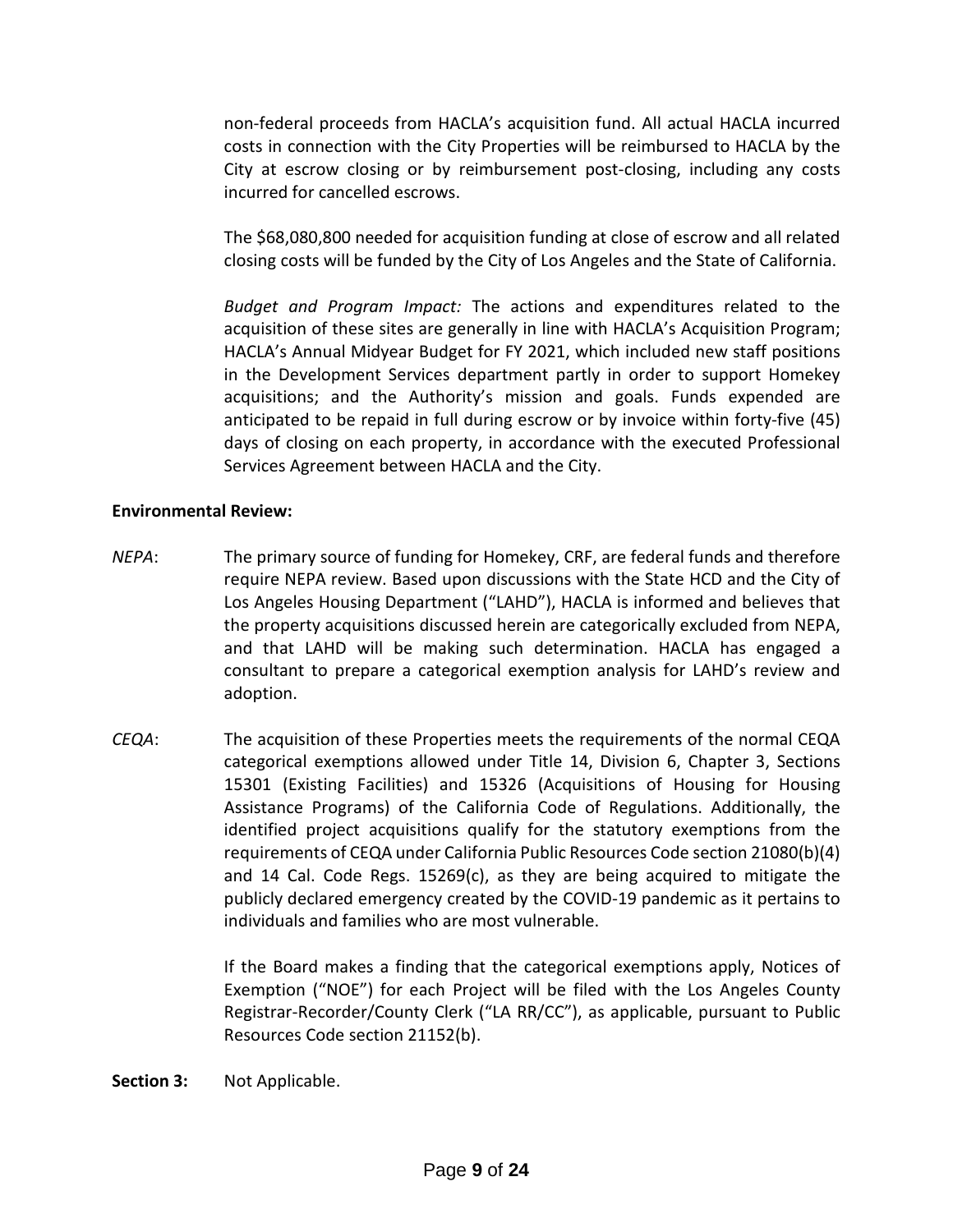## **Attachments:**

- **1.** Resolutions
- **2.** Summary of project costs
- **3.** Attachment Property # 1: 2812 W. Temple Street
- **4.** Attachment Property # 2: 1654 W. Florence Avenue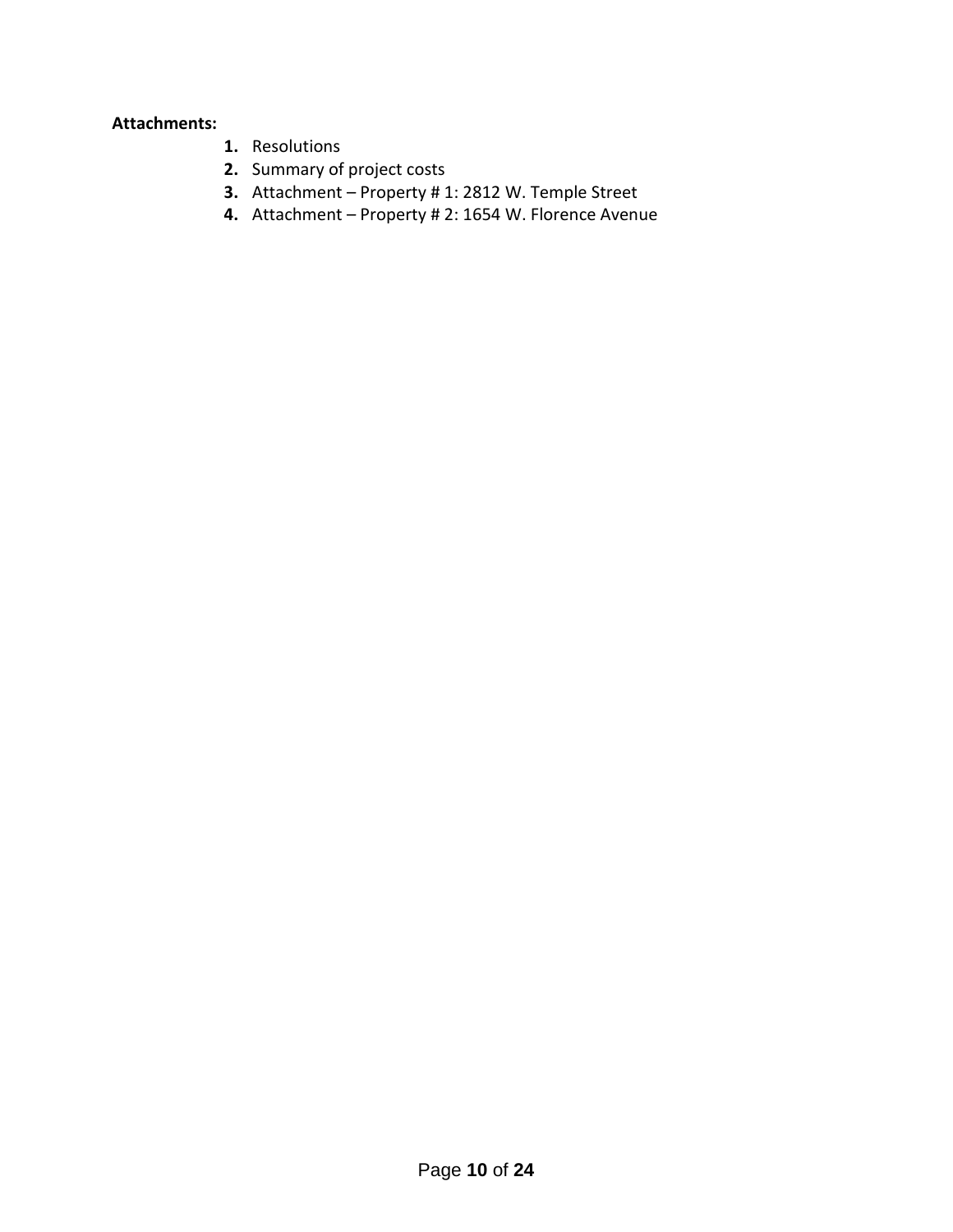Resolutions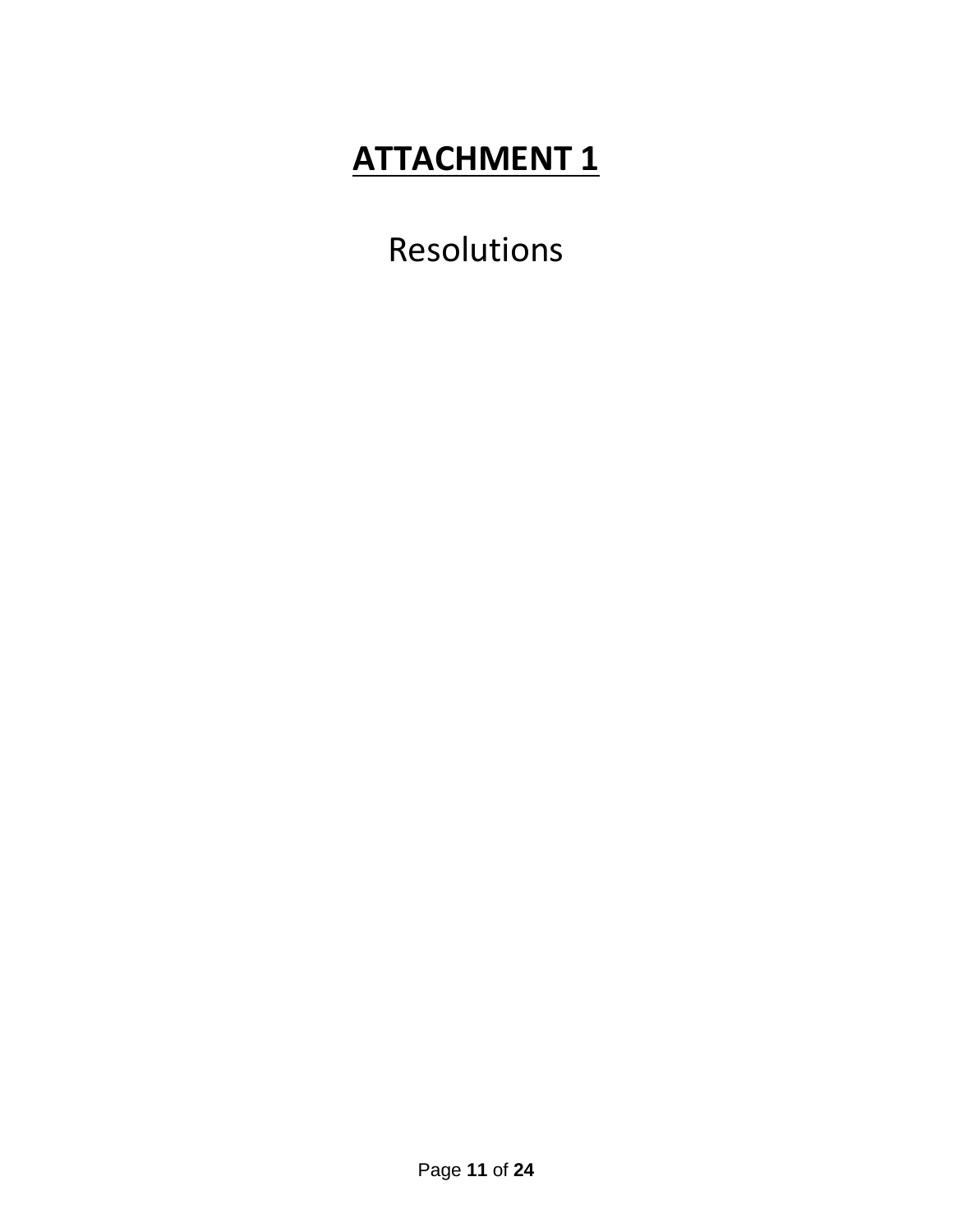**RESOLUTION NO.\_\_\_\_\_\_\_\_\_\_\_\_\_\_**

**RESOLUTION APPROVING THE ACQUISITION OF THE FOLLOWING REAL PROPERTY ASSET AT FAIR MARKET VALUE: 2812 W. TEMPLE STREET, LOS ANGELES, CALIFORNIA 90026, FOR \$18,580,800 (THE "2812 W. TEMPLE PROPERTY"), IN ANTICIPATION OF THE CALIFORNIA DEPARTMENT OF HOUSING AND COMMUNITY DEVELOPMENT'S ("HCD") NOTICE OF FUNDING AVAILABILITY FOR THE HOMEKEY PROGRAM ("HOMEKEY") IN PARTNERSHIP WITH THE CITY OF LOS ANGELES; APPROVING AND AUTHORIZING THE EXECUTION AND DELIVERY OF ALL RELATED DOCUMENTS, CERTIFICATES AND AGREEMENTS, INCLUDING THE PURCHASE AND SALE AGREEMENT AND HCD STANDARD AGREEMENT; MAKING A DETERMINATION THAT THIS ACQUISITION IS EXEMPT FROM ENVIRONMENTAL REVIEW UNDER THE CALIFORNIA ENVIRONMENTAL QUALITY ACT; AND THE UNDERTAKING OF VARIOUS ACTIONS IN CONNECTION THEREWITH**

**WHEREAS,** the Housing Authority of the City of Los Angeles (the "Authority") is a public body, corporate and politic, duly created, established and authorized to transact business and exercise powers under and pursuant to the provisions of the Housing Authorities Law, consisting of Part 2 of Division 24 of the California Health and Safety Code (the "Act"), including the power to finance, acquire and manage property in the furtherance of providing affordable housing;

**WHEREAS,** the Authority is authorized to acquire and dispose of real property and enter into contracts and agreements related thereto pursuant to California Health and Safety Code Section 34200 *et seq*. and particularly with respect to Section 34315;

**WHEREAS,** the Authority's Board of Commissioners ("Board") has adopted by Resolution 9639, on October 22, 2020, an Acquisition and Disposition of Real Property Policy (the "Policy") to institute a revised and updated real property acquisition program ("Acquisition Program") and to revise and restate its Prior Policy to reflect the Authority's Build HOPE Vision Plan goals to acquire additional real property and to provide for the disposition of real property;

**WHEREAS,** the California ("State") Department of Housing and Community Development ("HCD"), using Federal Coronavirus Relief Funds and State general funds, created the Project Homekey Program ("Homekey") in 2020 to rapidly create deeply affordable housing for individuals and families experiencing or at risk of homelessness, who were disproportionately impacted by the COVID-19 pandemic;

**WHEREAS,** following successful 2020 Homekey applications, Resolution No. 9710, adopted by the Board on May 27, 2021, authorized HACLA to submit multiple applications on its own behalf and in collaboration with the City of Los Angeles ("City") in response to an anticipated 2021 Notice of Funding Availability for the Project Homekey Program ("2021 NOFA"), to apply for a second round of Homekey grant funds in a total amount not to exceed \$250,000,000, including \$220,000,000 for capital expenditures and \$30,000,000 for capitalized operating subsidy, to enter into one or more Standard Agreements with HCD, to enter into a Memorandum of Understanding with the City, and to execute any related agreements, documents and contracts;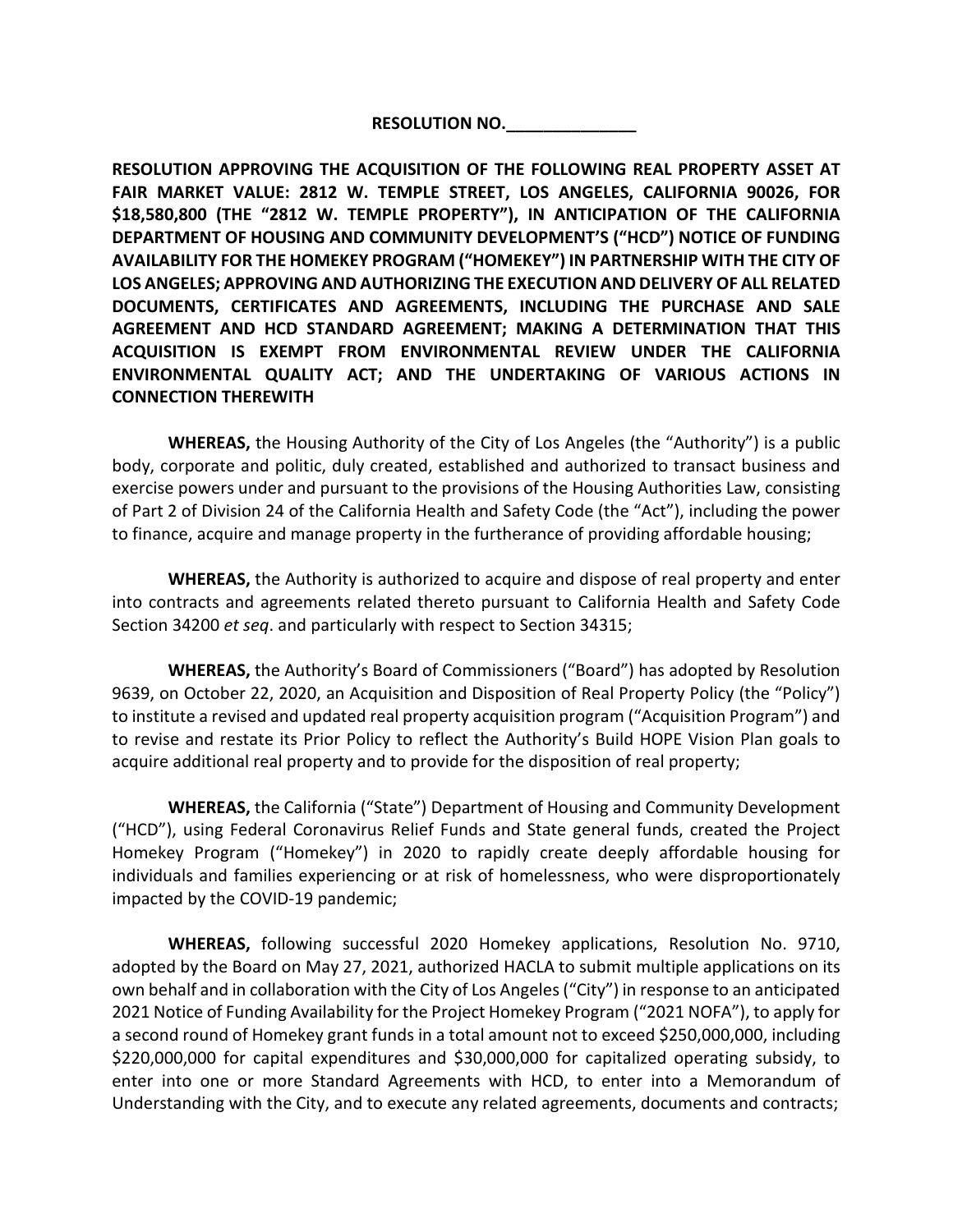**WHEREAS**, HCD issued a 2021 NOFA for the second round of Homekey in September 2021, with a geographic set aside and bonus provision for applications submitted prior to February 1, 2022;

**WHEREAS**, HCD is authorized to administer the Homekey Program pursuant to the Multifamily Housing Program (Chapter 6.7 (commencing with Section 50675) of Part 2 of Division 31 of the Health and Safety Code) and all other legal requirements of the Homekey Program, including the terms, conditions, regulations, and agreements that HCD may adopt through the 2021 NOFA and application for Homekey;

**WHEREAS**, the Authority and the City are executing a Professional Services Agreement and an Asset Management Agreement, which together set forth the terms and responsibilities of each party for the acquisition and management of Homekey properties;

**WHEREAS,** the Authority intends to submit an application for Homekey funding for the acquisition of the 2812 W. Temple Property (alternatively referred to herein as "Property") in partnership and as co-applicant with the City in response to the 2021 NOFA;

**WHEREAS,** the Authority now wishes to approve the contingent acquisition of the 2812 W. Temple Property included in the accompanying Board Report on behalf of and in cooperation with the City to provide affordable housing with a concentration on households who have experienced homelessness or who are at risk of homelessness, contingent upon satisfactory completion of due diligence, appraisal which supports purchase price, approval by the City, and the award of funds through Homekey;

**WHEREAS,** the 2812 W. Temple Property is being appraised by a third-party appraiser and the amount offered by the Authority and accepted by the Seller, of \$18,580,800, must be validated by the findings of such appraisal prepared by Michael Popwell Associates, Inc.;

**WHEREAS,** the 2812 W. Temple Property is located wholly within the City;

**WHEREAS,** the Authority, acting on behalf of and in cooperation with the City, executed a Purchase and Sale Agreement for the 2812 W. Temple Property on October 15<sup>th</sup>, 2021 (the "2812 W. Temple Property Purchase and Sale Agreement"), which is assignable by HACLA to the City or an owner/operator entity formally selected by the City;

**WHEREAS,** the Authority is currently conducting related due diligence, including engaging third parties to perform investigations of the Property, advanced funding for all due diligence costs estimated at \$35,570, and advanced an escrow deposit of \$100,000, contingent upon, among other items, the approval and authorization of the Board within sixty (60) days of the execution of the 2812 W. Temple Property Purchase and Sale Agreement, and the confirmation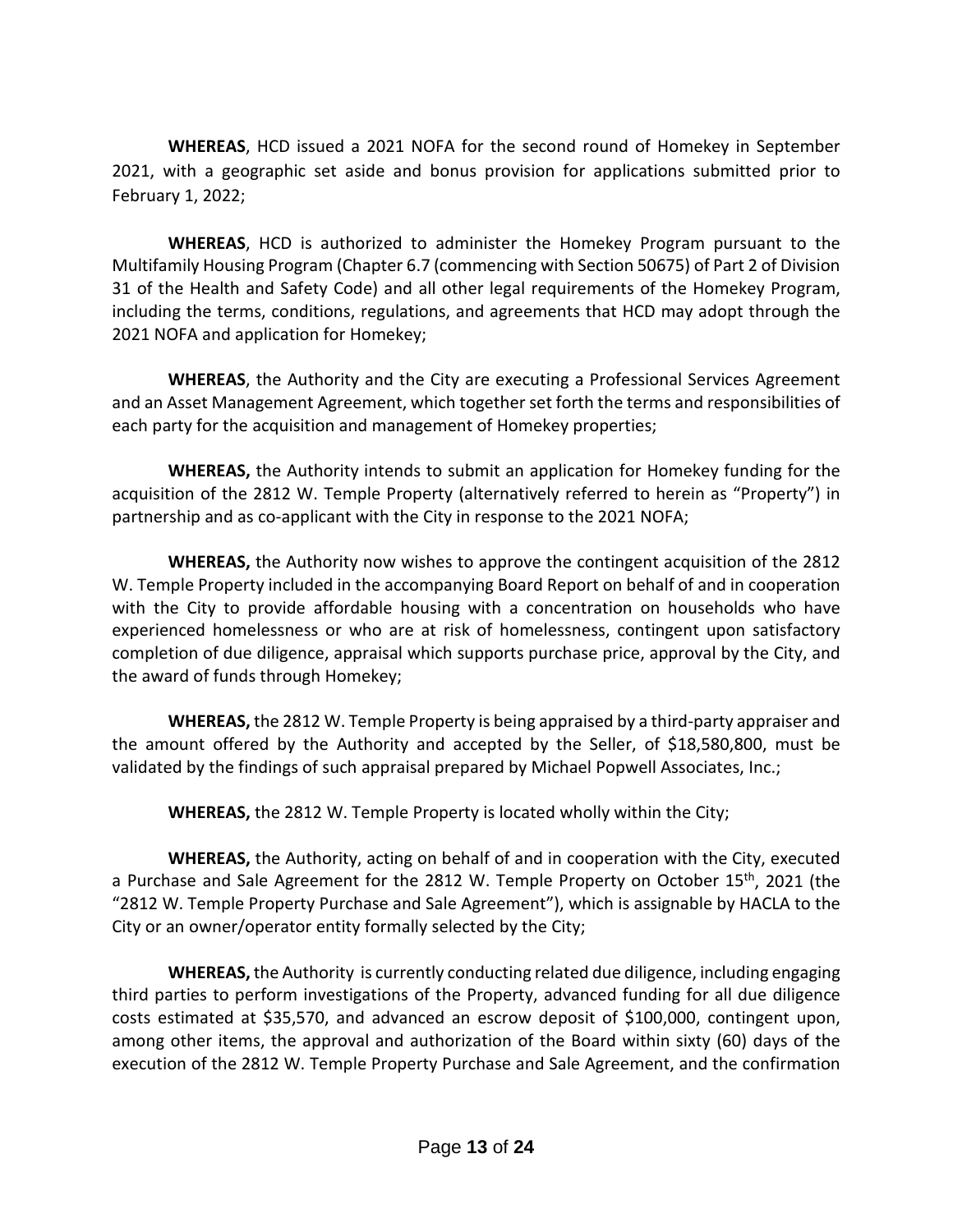of financing satisfactory to the Authority within ninety (90) days of the execution of the 2812 W. Temple Property Purchase and Sale Agreement;

**WHEREAS,** the Authority, at the direction of the City, intends to assign its rights to the Property in escrow or dispose of the Property through grant deed shortly after closing to a qualified owner/operator formally selected by competitive bid by the City to own and operate the Property site for the sole public purpose of providing deeply affordable housing under covenants recorded by the City; and

 **WHEREAS,** in review of the California Public Resources Code and exemption criteria therein and the information available at the time of the report on this acquisition recommendation, the Board has determined that the acquisition of the 2812 W. Temple Property is categorically exempt from environmental review under CEQA, under Section 50675.1.4 (Project Homekey Exception) of the California Health and Safety Code, and Sections 15301 (Existing Facilities) and 15326 (Acquisitions of Housing for Housing Assistance Programs) of the California Code of Regulations.

**NOW, THEREFORE, BE IT RESOLVED,** the Board of Commissioners of the Housing Authority of the City of Los Angeles does hereby authorize and approve as follows:

**Section 1.** The recitals hereinabove set forth are true and correct, and this Board of Commissioners so finds. This Resolution is being adopted pursuant to the powers granted the Authority by Chapter 1 of Part 2 of Division 24 of the California Health and Safety Code.

**Section 2.** The Housing Authority of the City of Los Angeles ("Authority") hereby approves the acquisition of the real property located at 2812 W. Temple Street, Los Angeles, California, for an amount not to exceed \$18,580,800, in order to further the City's response to addressing the housing and homelessness crisis in the City of Los Angeles, and authorizes the execution, by the Authority's President and CEO, or his/her designee ("Designated Officers, " as defined below), of any and all related documents, contracts for services and financing documents, including but not limited to the HCD Standard Agreement upon award of Homekey Program funds, and any other documents or certificates related thereto with such changes as may be approved by legal counsel in order to effectuate the purchase, escrow closing, operation, and reimbursement of costs related to the 2812 W. Temple Property.

**Section 3.** That if the Authority's application is awarded Homekey Program funds, the Designated Officers are authorized and directed to accept such award and to ensure that any funds awarded for capital acquisition and operating expenditures are spent by such dates as are set forth by HCD within the 2021 NOFA, as may be extended by HCD or the State, or within whatever statutory limits are required by the grantor.

**Section 4.** That if the application for Homekey Program funding is approved, the Designated Officers are hereby authorized and directed to enter into, execute, and deliver one or more HCD Standard Agreements, and any and all other documents required or deemed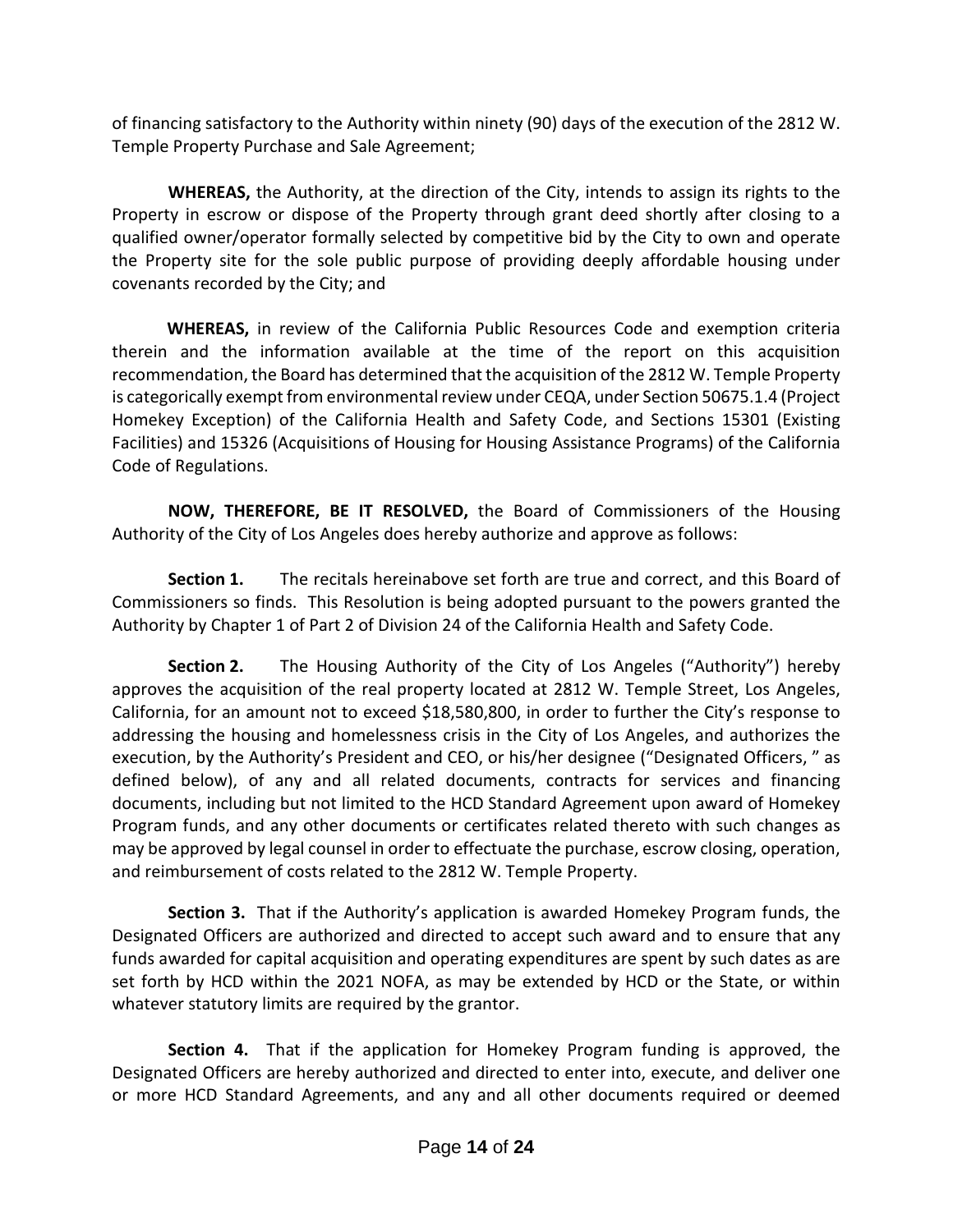necessary or appropriate to secure the Homekey Program funds from HCD and participate in the Homekey Program, and all amendments thereto (collectively, the "Homekey Documents"), all as approved by legal counsel and the Authority staff, and the Board acknowledges that any and all activities, expenditures, information, and timelines represented in the Homekey Application will be enforceable through the HCD Standard Agreement(s) and that funds are to be used for the allowable expenditures and activities identified in the applicable HCD Standard Agreement(s).

**Section 5.** That the Designated Officers are hereby authorized and directed to review such other forthcoming third party investigation reports as have been requested by the City and commissioned by the Authority prior to the expiration of the investigation period set forth 2812 W. Temple Property Purchase and Sale Agreement, and to negotiate any modifications to the purchase price, deposits, or other terms of the 2812 W. Temple Property Purchase and Sale Agreement as may be necessary or reasonable based upon the results of such investigations and with legal counsel review, and to either terminate the 2812 W. Temple Property Purchase and Sale Agreement, to negotiate modifications to the deposits or to purchase one or more options for closing date extensions, or to waive the due diligence contingencies under the 2812 W. Temple Property Purchase and Sale Agreement upon the expiration of the investigation periods under the 2812 W. Temple Property Purchase and Sale Agreement. Any negotiated additional deposit amounts or extension option purchases must be reasonable and have a dedicated source of funding such as grant or loan funding or funding from the City and may not be in excess of 3% of the purchase price. Any negotiated changes to the purchase price must be necessary either to offset the cost of items discovered during the inspection period that will require post-closing work or to cover the cost of modifications requested by HACLA as a result of the inspections that will be undertaken by the Seller prior to closing, must be substantiated by a current Property appraisal amount, and, if a purchase price increase, must not be in excess of 3% of the purchase price.

**Section 6**. That the Designated Officers are hereby authorized and directed to confirm the approval of an award of capital subsidy for acquisition of the 2812 W. Temple Property from either HCD through Homekey or from the City with such other City funds as the City may identify, prior to the expiration of the financing contingency for the Property, and in the absence of such confirmation is authorized and directed to either negotiate an extension of such financing contingencies as may be necessary to confirm adequate funds for the purchase and reimbursement of costs related to the acquisition of the 2812 W. Temple Property, or to terminate the 2812 W. Temple Property Purchase and Sale Agreement in order to secure the return of any funds deposited by the Authority into escrow.

**Section 7**. That the Authority may, through the President & CEO or Designated Officers, dispose of the 2812 W. Temple Property to the owner/operator selected by the City of Los Angeles through a competitive bid, for the higher of the appraised amount or an amount equal to the value paid for the Property through Homekey, and may record all deed restrictions, promissory notes or other obligations on the Property at the time of sale to ensure the Property serves its public benefit purpose.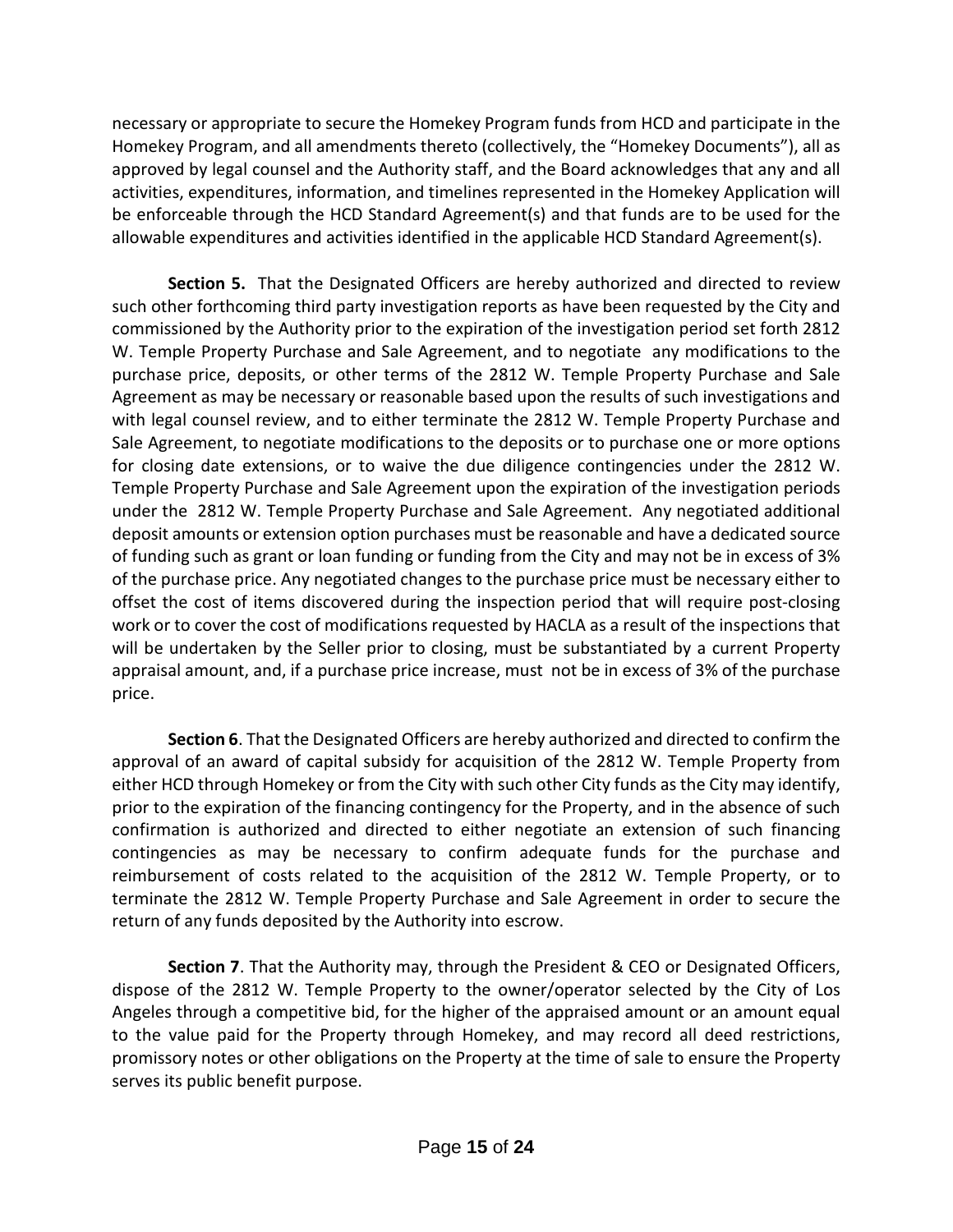**Section 8**. That the acquisition of the 2812 W. Temple Property is categorically exempt from environmental review under CEQA, under Section 50675.1.4 (Project Homekey Exception) of the California Health and Safety Code, and Sections 15301 (Existing Facilities) and 15326 (Acquisitions of Housing for Housing Assistance Programs) of the California Code of Regulations.

**Section 8. BE IT FURTHER RESOLVED** that the Designated Officers of the Authority referred to above are as follows:

| <b>Name</b>     | Title                                        |
|-----------------|----------------------------------------------|
| Douglas Guthrie | <b>President and Chief Executive Officer</b> |
| Marlene Garza   | Chief Administrative Officer                 |
| Jenny Scanlin   | <b>Chief Development Officer</b>             |
| Margarita Lares | <b>Chief Programs Officer</b>                |

**Section 9. BE IT FURTHER RESOLVED** that this Resolution shall be effective upon its adoption.

PASSED AND ADOPTED by the Housing Authority of the City of Los Angeles this 18<sup>th</sup> day of November, 2021.

APPROVED AS TO FORM HOUSING AUTHORITY OF THE CITY OF LOS ANGELES

By: \_\_\_\_\_\_\_\_\_\_\_\_\_\_\_\_\_\_\_\_\_\_\_\_\_\_ By: \_\_\_\_\_\_\_\_\_\_\_\_\_\_\_\_\_\_\_\_\_\_\_\_\_\_\_

James Johnson, General Counsel Cielo Castro, Chairperson

DATE ADOPTED: \_\_\_\_\_\_\_\_\_\_\_\_\_\_\_\_\_\_\_\_\_\_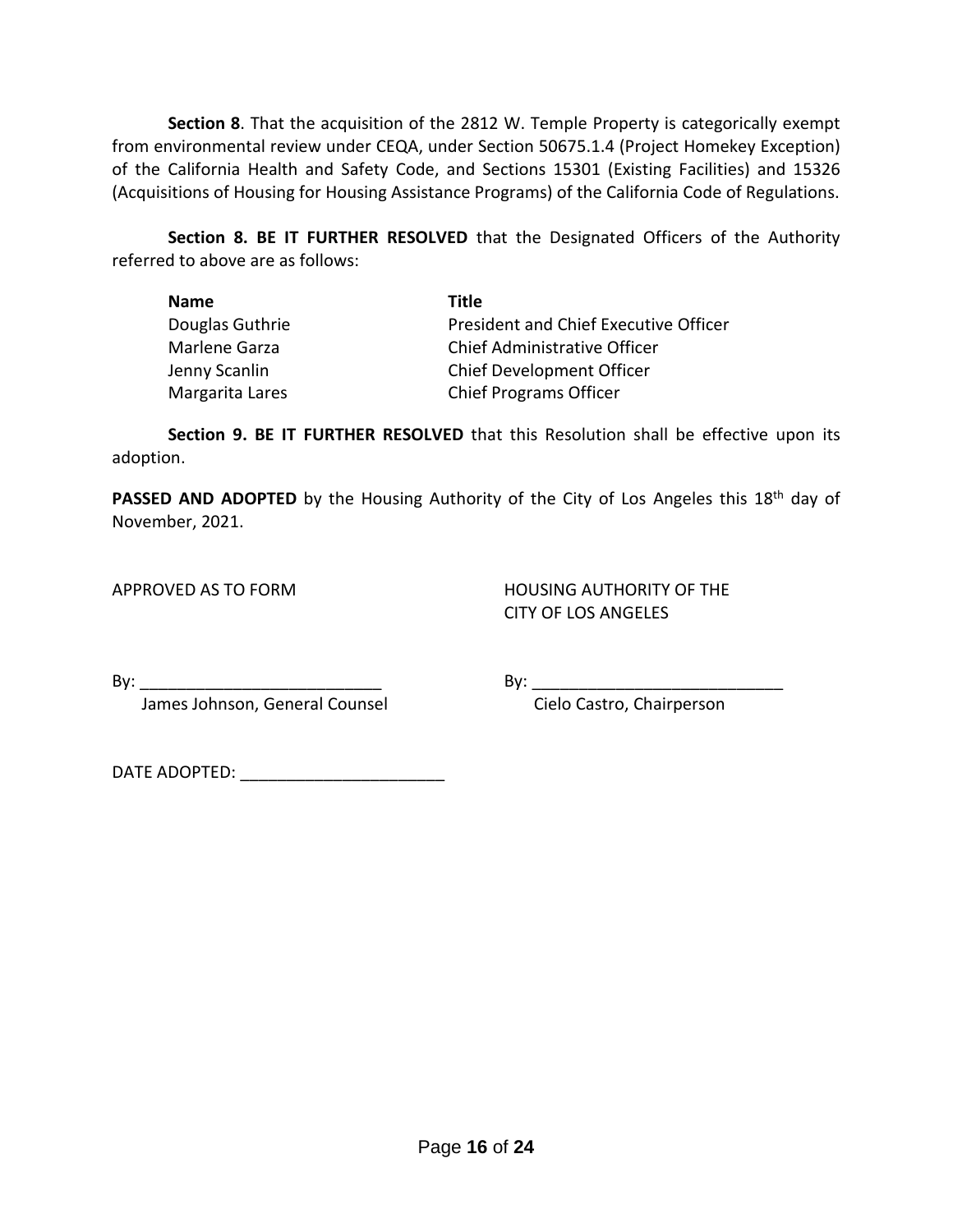**RESOLUTION NO.\_\_\_\_\_\_\_\_\_\_\_\_\_\_**

**RESOLUTION APPROVING THE ACQUISITION OF THE FOLLOWING REAL PROPERTY ASSET AT FAIR MARKET VALUE: 1654 W. FLORENCE AVENUE, LOS ANGELES, CALIFORNIA 90047, FOR \$49,500,000 (THE "1654 W. FLORENCE PROPERTY"), IN ANTICIPATION OF THE CALIFORNIA DEPARTMENT OF HOUSING AND COMMUNITY DEVELOPMENT'S ("HCD") NOTICE OF FUNDING AVAILABILITY FOR THE HOMEKEY PROGRAM ("HOMEKEY") IN PARTNERSHIP WITH THE CITY OF LOS ANGELES; APPROVING AND AUTHORIZING THE EXECUTION AND DELIVERY OF ALL RELATED DOCUMENTS, CERTIFICATES AND AGREEMENTS, INCLUDING THE PURCHASE AND SALE AGREEMENT AND HCD STANDARD AGREEMENTS; MAKING A DETERMINATION THAT THIS ACQUISITION IS EXEMPT FROM ENVIRONMENTAL REVIEW UNDER THE CALIFORNIA ENVIRONMENTAL QUALITY ACT; AND THE UNDERTAKING OF VARIOUS ACTIONS IN CONNECTION THEREWITH**

**WHEREAS,** the Housing Authority of the City of Los Angeles (the "Authority") is a public body, corporate and politic, duly created, established and authorized to transact business and exercise powers under and pursuant to the provisions of the Housing Authorities Law, consisting of Part 2 of Division 24 of the California Health and Safety Code (the "Act"), including the power to finance, acquire and manage property in the furtherance of providing affordable housing;

**WHEREAS,** the Authority is authorized to acquire and dispose of real property and enter into contracts and agreements related thereto pursuant to the California Health and Safety Code Section 34200 *et seq*. and particularly with respect to Section 34315;

**WHEREAS,** the Authority's Board of Commissioners ("Board") has adopted by Resolution 9639, on October 22, 2020, an Acquisition and Disposition of Real Property Policy (the "Policy") to institute a revised and updated real property acquisition program ("Acquisition Program") and to revise and restate its Prior Policy to reflect the Authority's Build HOPE Vision Plan goals to acquire additional real property and to provide for the disposition of real property;

**WHEREAS,** the California ("State") Department of Housing and Community Development ("HCD"), using Federal Coronavirus Relief Funds and State general funds, created the Project Homekey Program ("Homekey") in 2020 to rapidly create deeply affordable housing for individuals and families experiencing or at risk of homelessness, who were disproportionately impacted by the COVID-19 pandemic;

**WHEREAS,** following successful 2020 Homekey applications, Resolution No. 9710, adopted by the Board on May 27, 2021, authorized HACLA to submit multiple applications on its own behalf and in collaboration with the City of Los Angeles ("City") in response to an anticipated 2021 Notice of Funding Availability for the Project Homekey Program ("2021 NOFA"), to apply for a second round of Homekey grant funds in a total amount not to exceed \$250,000,000, including \$220,000,000 for capital expenditures and \$30,000,000 for capitalized operating subsidy, to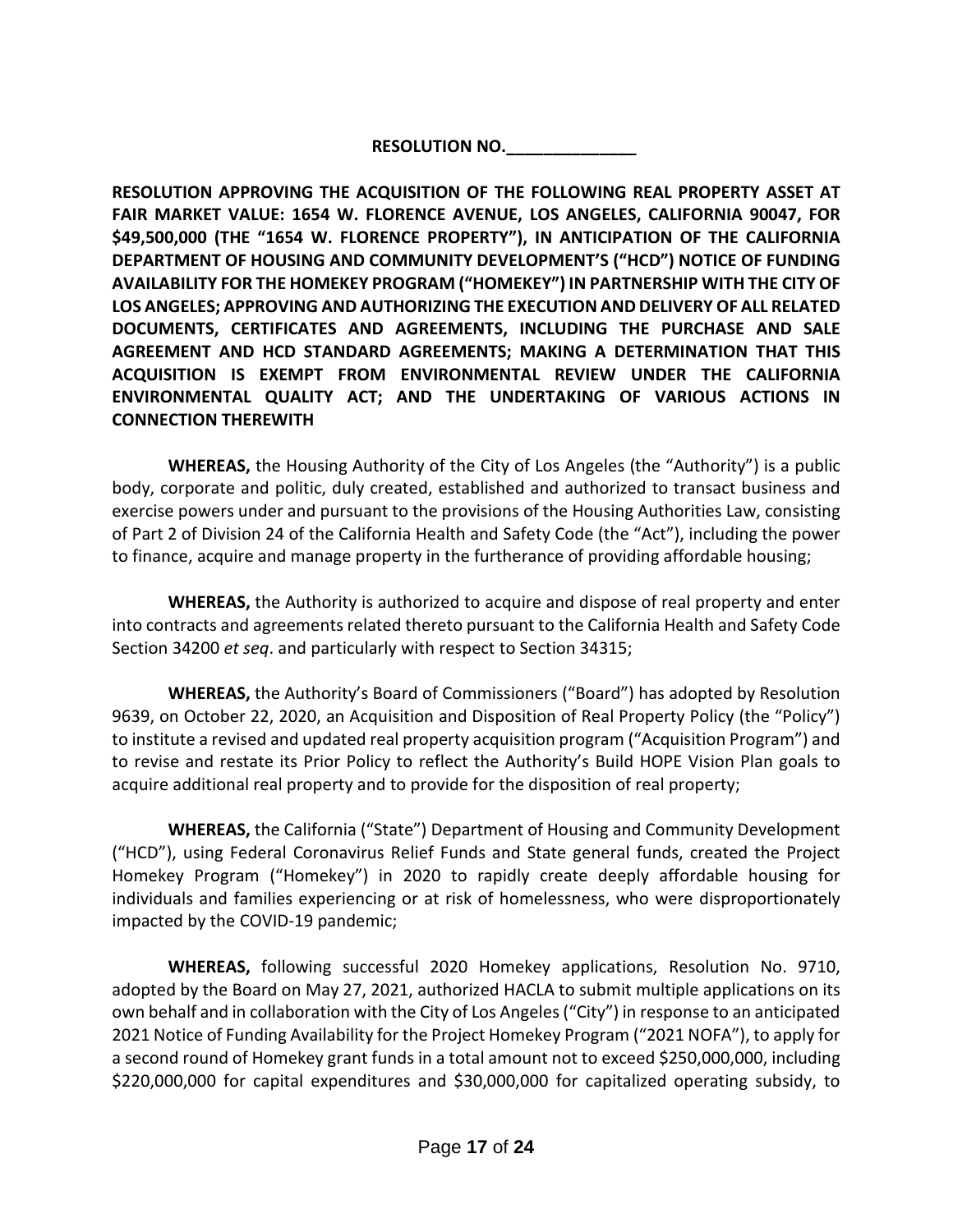enter into one or more Standard Agreements with HCD, to enter into a Memorandum of Understanding with the City, and to execute any related agreements, documents and contracts;

**WHEREAS**, the State has adopted a 2021-2022 Budget with additional funding for Homekey, which included funding for a second round of Homekey;

**WHEREAS**, the HCD has issued the 2021 NOFA and program guidelines for the second round of Homekey in September 2021, with a geographic set aside and bonus provision for applications submitted prior to February 1, 2022;

**WHEREAS**, HCD is authorized to administer the Homekey Program pursuant to the Multifamily Housing Program (Chapter 6.7 (commencing with Section 50675) of Part 2 of Division 31 of the Health and Safety Code) and all other legal requirements of the Homekey Program, including the terms, conditions, regulations, and agreements that HCD may adopt through the 2021 NOFA and application for Homekey;

**WHEREAS**, the Authority and the City are executing a Professional Services Agreement and an Asset Management Agreement, which together set forth the terms and responsibilities of each party for the acquisition and management of Homekey properties ;

**WHEREAS,** the Authority intends to apply for the identified property in partnership and as co-applicant with the City in response to the upcoming Homekey NOFA;

**WHEREAS,** the Authority now wishes to contingently approve the acquisition of the 1654 W. Florence Property (alternatively referred to herein as the "Property"), included in the accompanying Board Report on behalf of and in cooperation with the City, to provide affordable housing with a focus on households who have experienced homelessness or who are at risk of homelessness, contingent upon satisfactory completion of due diligence, and approval herein from the City of Los Angeles, clearance of all due diligence, and the award of funds through Homekey;

**WHEREAS,** the 1654 W. Florence Property was appraised by a third-party appraiser and the amount offered by the Authority and accepted by the Seller, \$49,500,000, is aligned with and validated by the findings of such appraisal dated October 15, 2021 prepared by Valbridge Property Advisors;

**WHEREAS,** the 1654 W. Florence Property islocated wholly within the City of Los Angeles;

**WHEREAS,** the Authority, acting on behalf of and in cooperation with the City, executed a Purchase and Sale Agreement for the 1654 W. Florence Property on September28, 2021 (the "1654 W. Florence Property Purchase and Sale Agreement"), which agreement is assignable by HACLA to the City or an owner/operator entity formally selected by the City;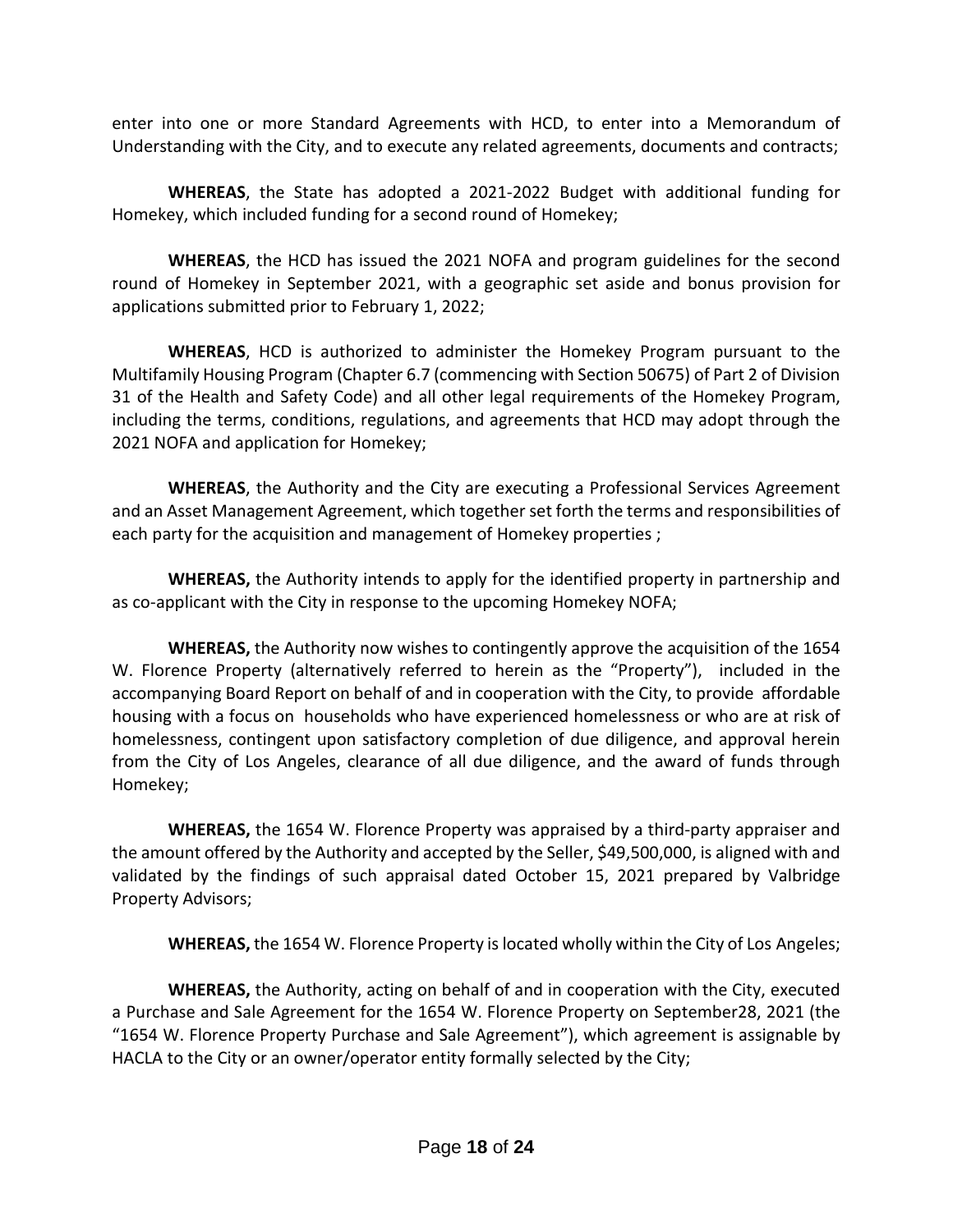**WHEREAS**, the Authority conducted related due diligence including engaging third parties to perform investigations of the Property, advanced funding for all due diligence costs estimated at \$50,030, and advanced an escrow deposit of \$150,000, contingent upon, among other items, the approval and authorization of the Board within sixty (60) days of the execution of the 1654 W. Florence Property Purchase and Sale Agreement, and the confirmation of financing satisfactory to the Authority within ninety (90) days of the execution of the 1654 W. Florence Property Purchase and Sale Agreement;

**WHEREAS,** the Authority, at the direction of the City, intends to assign its rights to the 1654 W. Florence Property in escrow or dispose of the Property through grant deed shortly after closing to a qualified owner/operator formally selected by competitive bid by the City to own and operate the site for the sole public purpose of providing deeply affordable housing under covenants recorded by the City; and

 **WHEREAS,** in review of the California Public Resources Code and exemption criteria therein and the information available at the time of the report on this acquisition recommendation, the Board of Commissioners has determined that the acquisition of the 1654 W. Florence Property is categorically exempt from environmental review under CEQA, Section 50675.1.4 (Project Homekey Exception) of the California Health and Safety Code, and Sections 15301 (Existing Facilities) and 15326 (Acquisitions of Housing for Housing Assistance Programs) of the California Code of Regulations.

**NOW, THEREFORE, BE IT RESOLVED,** the Board of Commissioners of the Housing Authority of the City of Los Angeles does hereby authorize and approve as follows:

**Section 1.** The recitals hereinabove set forth are true and correct, and this Board of Commissioners so finds. This Resolution is being adopted pursuant to the powers granted the Authority by Chapter 1 of Part 2 of Division 24 of the California Health and Safety Code.

**Section 2.** The Housing Authority of the City of Los Angeles ("Authority") hereby approves the acquisition of the real property located at 1654 W. Florence Avenue, within the City of Los Angeles, California, for an amount not to exceed \$49,500,000, in order to further the City's response to addressing the housing and homelessness crisis in the City of Los Angeles, and authorizes the execution, by the Authority's President and CEO, or his/her designee ("Designated Officers," as defined below), of any and all related documents, contracts for services and financing documents, including but not limited to the HCD Standard Agreement upon award of Homekey Program funds, and any other documents or certificates related thereto with such changes as may be approved by legal counsel in order to effectuate the purchase, escrow closing, operation, and reimbursement of costs related to the 1654 W. Florence Property.

**Section 3.** That if the Authority's application is awarded Homekey funds, the Designated Officers are authorized and directed to accept such award and to ensure that any funds awarded for capital acquisition and operating expenditures are spent by such date as are set forth by HCD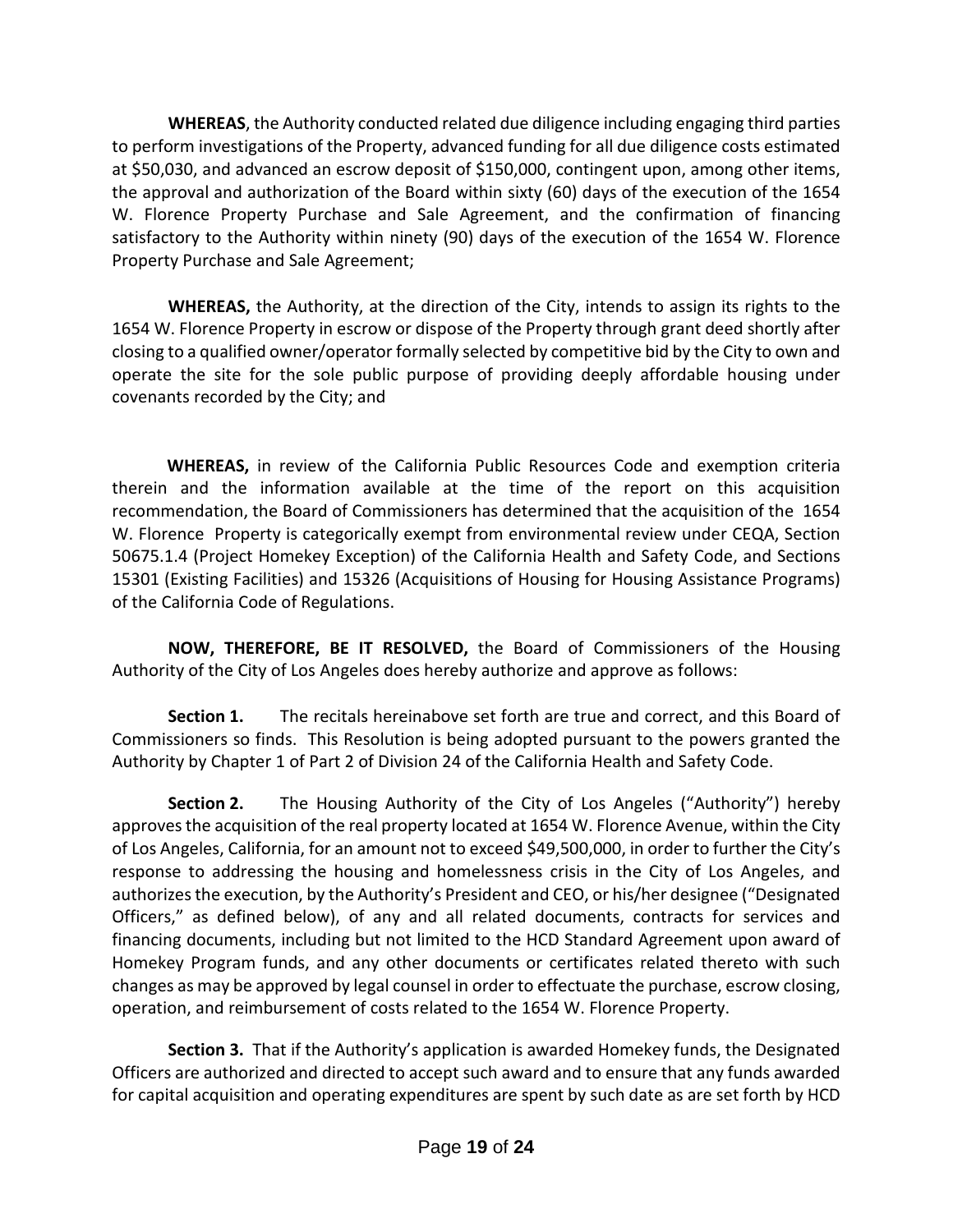within the 2021 NOFA, unless extended by HCD or the State, or within whatever statutory limits are required by the grantor.

**Section 4.** That if the application for Homekey funding is approved, the Designated Officers are hereby authorized and directed to enter into, execute, and deliver one or more HCD Standard Agreements, and any and all other documents required or deemed necessary or appropriate to secure the Homekey Program funds from HCD and participate in the Homekey Program, and all amendments thereto (collectively, the "Homekey Documents"), all as approved by legal counsel and the Authority staff, and the Board acknowledges that any and all activities, expenditures, information, and timelines represented in the Project Homekey Application will be enforceable through the HCD Standard Agreement(s) and that funds are to be used for the allowable expenditures and activities identified in the applicable HCD Standard Agreement(s).

**Section 5.** That the Designated Officers are hereby authorized and directed to review such other forthcoming third party investigation reports as have been requested by the City and commissioned by the Authority prior to the expiration of the investigation period set forth for the 1654 W. Florence Property Purchase and Sale Agreement, and to negotiate any modifications to the purchase price, deposits, or other terms of the 1654 W. Florence Property Purchase and Sale Agreement as may be necessary or reasonable based upon the results of such investigations, with legal counsel review, and to either terminate the 1654 W. Florence Property Purchase and Sale Agreement, to negotiate modifications to the deposits or to purchase one or more options for closing date extensions, or to waive the due diligence contingencies under the 1654 W. Florence Property Purchase and Sale Agreement upon the expiration of the investigation periods under the 1654 W. Florence Property Purchase and Sale Agreement. Any negotiated additional deposit amounts or extension option purchases must be reasonable and have a dedicated source of funding such as grant or loan funding or funding from the City and may not be in excess of 3% of the purchase price. Any negotiated changes to the purchase price must be necessary either to offset the cost of items discovered during the inspection period that will require post-closing work or to cover the cost of modifications requested by the Authority as a result of the inspections that will be undertaken by the Seller prior to closing, must be substantiated by a current Property appraisal amount, and, if a purchase price increase, must not be in excess of 3% of the purchase price

**Section 6**. That the Designated Officers are hereby authorized and directed to confirm the approval of an award of capital subsidy for acquisition of the 1654 W. Florence Property from either HCD through the Homekey Program or from the City with such other City funds as the City may identify, prior to the expiration of the financing contingency for each of the Properties, and in the absence of such confirmation is authorized and directed to either negotiate an extension of such financing contingencies as may be necessary to confirm adequate funds for the purchase and reimbursement of costs related to the acquisition of the 1654 W. Florence Property, or to terminate the 1654 W. Florence Property Purchase and Sale Agreement in order to secure the return of any funds deposited by the Authority into escrow.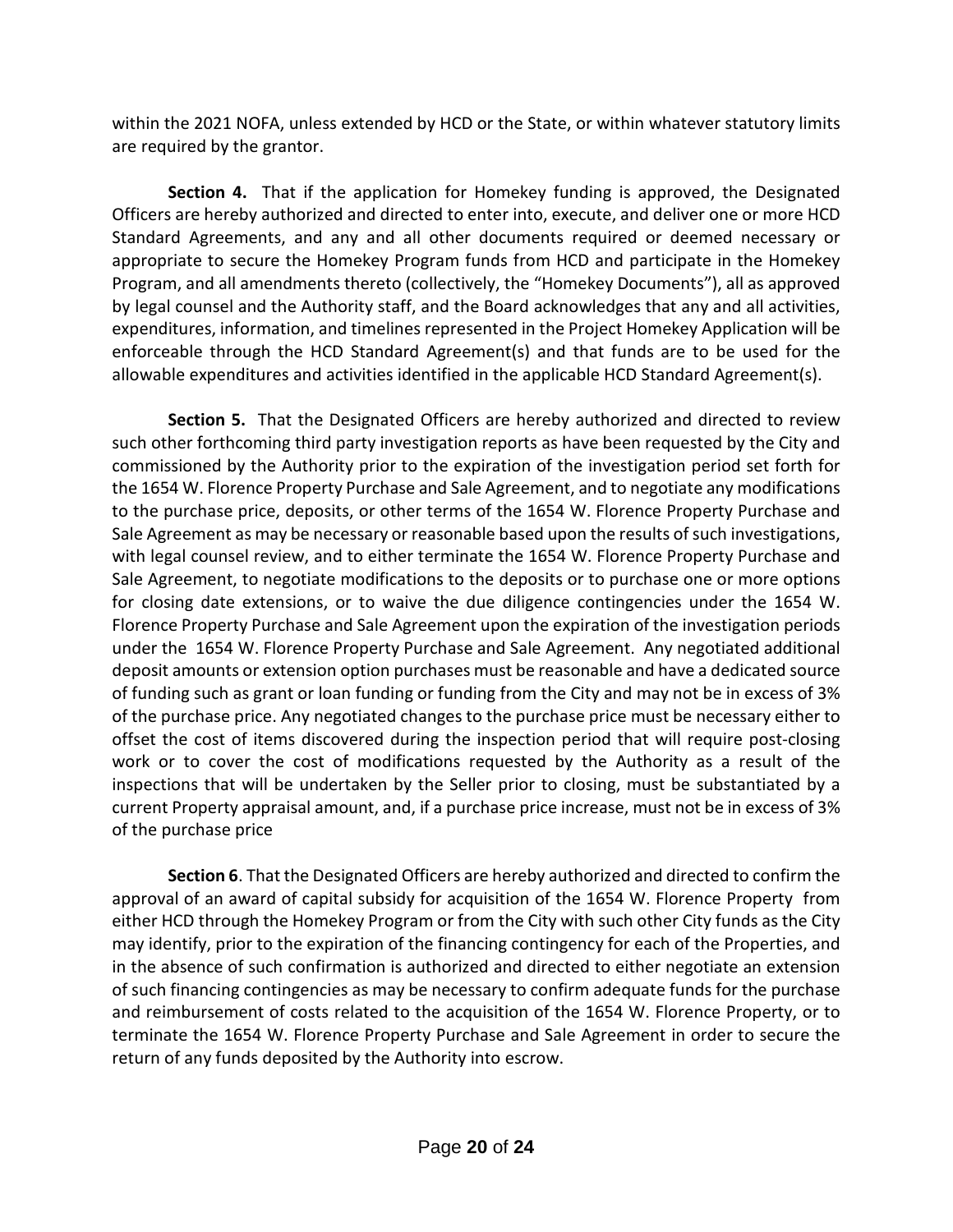**Section 7**. That the Authority, through the President & CEO or Designated Officers, may dispose of the 1654 W. Florence Property to the owner/operator selected by the City of Los Angeles through competitive bid for an amount equal to the higher of the appraised value or the value paid for the property through Homekey, and may record all deed restrictions, promissory notes or other obligations on the property at the time of sale to ensure the property serves its public benefit purpose.

**Section 8**. That the acquisition of the 1654 W. Florence Property is categorically exempt from environmental review under CEQA under Section 50675.1.4 (Project Homekey Exception) of the California Health and Safety Code, and Sections 15301 (Existing Facilities) and 15326 (Acquisitions of Housing for Housing Assistance Programs) of the California Code of Regulations.

**Section 9. BE IT FURTHER RESOLVED** that the Designated Officers of the Authority referred to above are as follows:

| <b>Name</b>     | Title                                 |
|-----------------|---------------------------------------|
| Douglas Guthrie | President and Chief Executive Officer |
| Marlene Garza   | Chief Administrative Officer          |
| Jenny Scanlin   | Chief Development Officer             |
| Margarita Lares | <b>Chief Programs Officer</b>         |

**Section 9. BE IT FURTHER RESOLVED** that this Resolution shall be effective upon its adoption.

**PASSED AND ADOPTED** by the Housing Authority of the City of Los Angeles this 18<sup>th</sup> day of November, 2021.

APPROVED AS TO FORM HOUSING AUTHORITY OF THE CITY OF LOS ANGELES

By: \_\_\_\_\_\_\_\_\_\_\_\_\_\_\_\_\_\_\_\_\_\_\_\_\_\_ By: \_\_\_\_\_\_\_\_\_\_\_\_\_\_\_\_\_\_\_\_\_\_\_\_\_\_\_

James Johnson, General Counsel **Constanding Communist Cielo Castro, Chairperson** 

DATE ADOPTED:  $\blacksquare$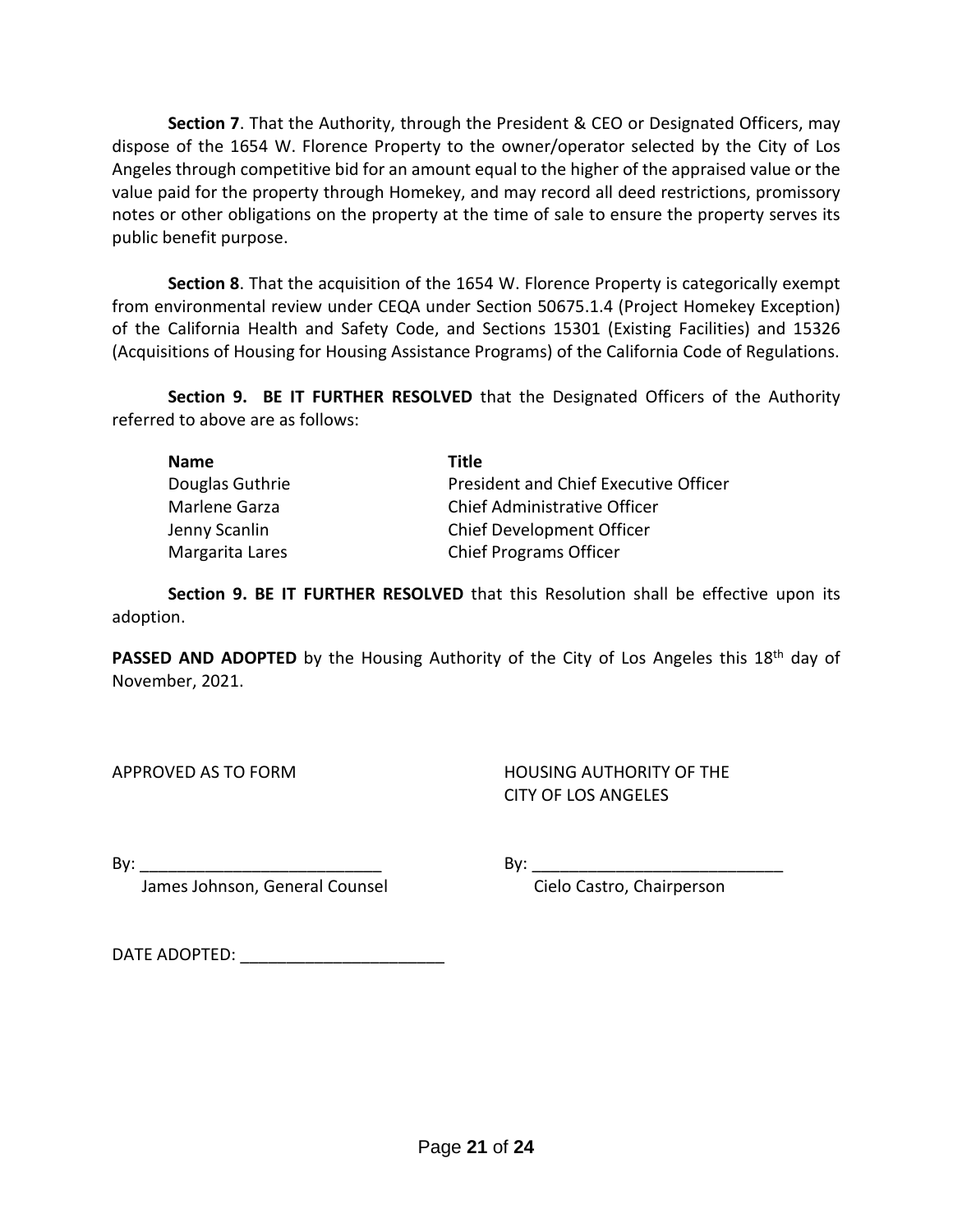# Summary of Project Costs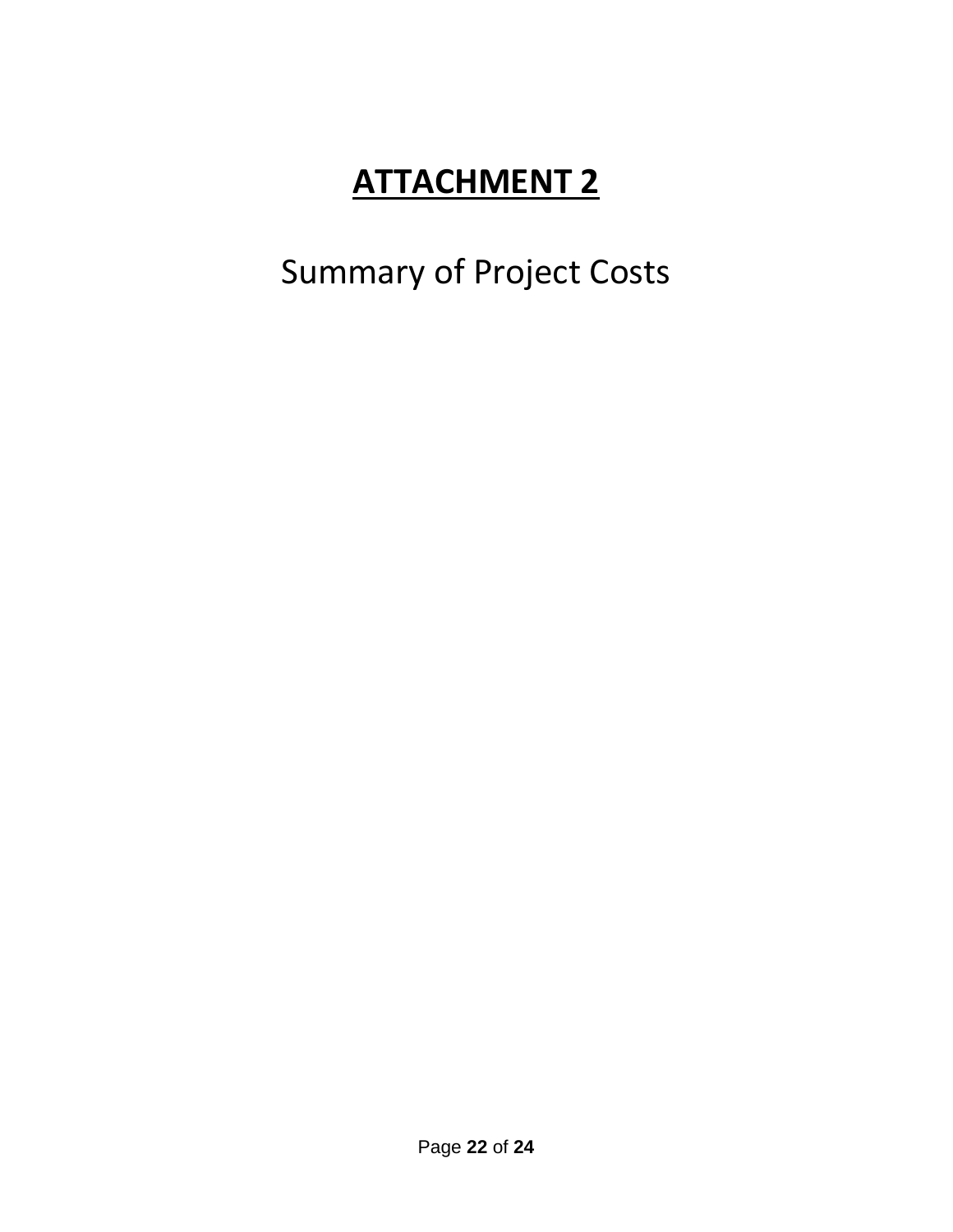# **Summary of Project Costs**

# **City Properties**

**BOC Meeting: 10/28/2021**

*Notes*

(1) Rehab costs are estimated at \$1,500 per unit for newly constructed multifamily properties to cover limited ADA/accessibility retrofits and other minor modifications, and are inclusive of design and permitting fees.

(2) Estimated costs for title & recording, architectural services, permits, appraisals, zoning/permitting reports, surveys, CEQA/NEPA/NOEs, ESA (Phase I) reports, physical needs assessments, and termite/pest inspections.  *These costs will be paid by HACLA prior to or at closing and will be reimbursed by the City of Los Angeles.*

|                 |                 | Council         |              |                       | <b>Purchase Price</b> |                        | Rehab Costs/     | <b>Third Party Costs</b> | HACLA Admin. | <b>Total Project</b> |
|-----------------|-----------------|-----------------|--------------|-----------------------|-----------------------|------------------------|------------------|--------------------------|--------------|----------------------|
| Name            | <b>Address</b>  | <b>District</b> | <b>APN</b>   | <b>Purchase Price</b> | Per Unit              | <b>Escrow Deposits</b> | ADA Retrofit (1) | (2)                      | Fee $(3)$    | Costs                |
| 2812 W Temple   | 2812 W Temple   | 13              | 5156-016-002 | 18,580,800            | 442,400               | 100,000                | 64,000 \$        | 35,570                   | 371,616      | 19,051,986           |
| 1654 W Florence | 1654 W Florence |                 | 6018-003-034 | 49,500,000            | 386,719               | 150,000                | 159,000          | 50,030                   | 990,000      | 50,699,030           |
| <b>Total</b>    |                 |                 |              | 68,080,800            | 400,475               | 250,000                | 223,000          | 85,600                   | 1,361,616    | 69,751,016           |

*(3) Projected HACLA administrative fees are calculated as 2% of each property's purchase price to cover HACLA's staffing and overhead costs for administering property acquisitions on behalf of the City.*

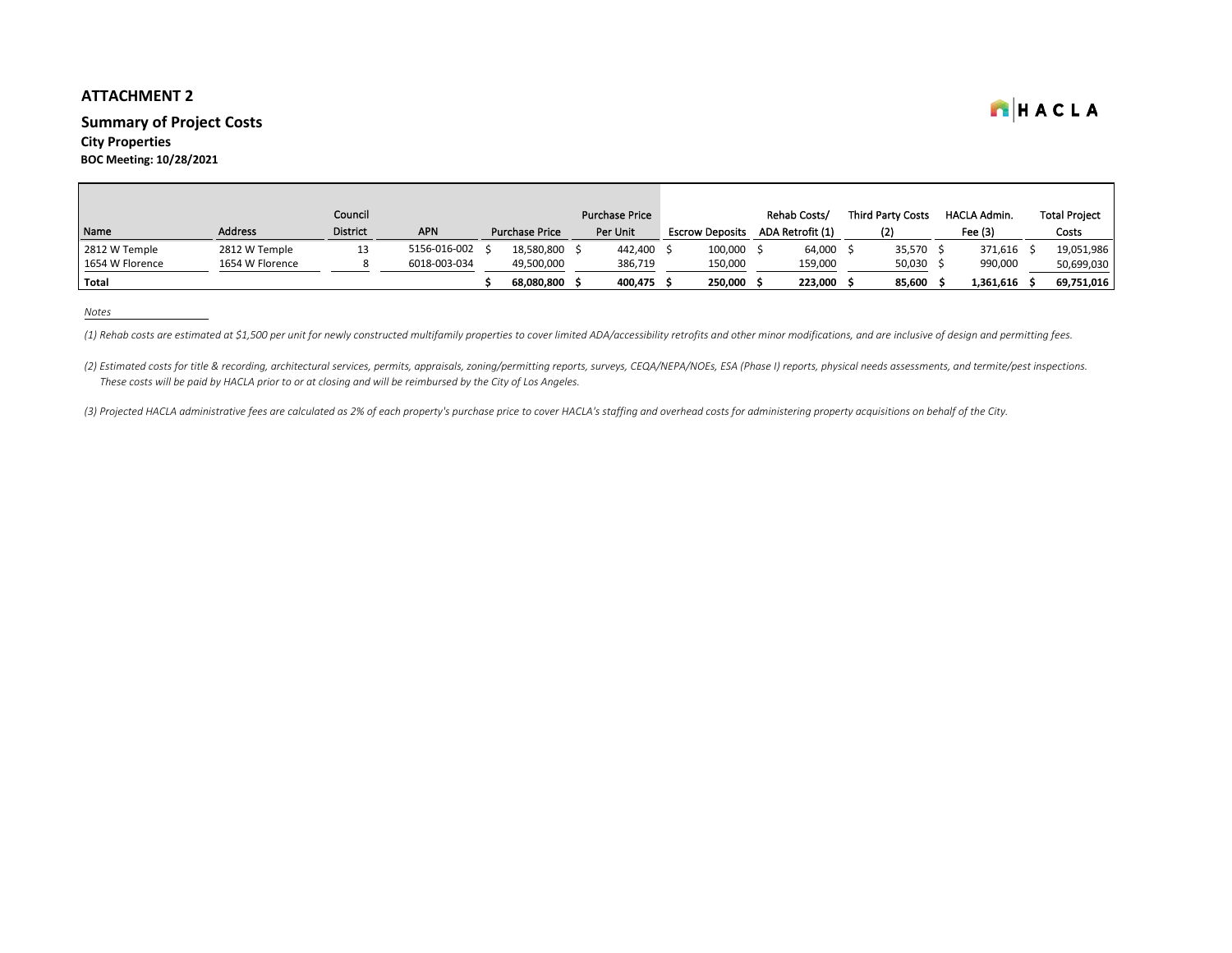Acquisition Property Summary for 2812 West Temple Street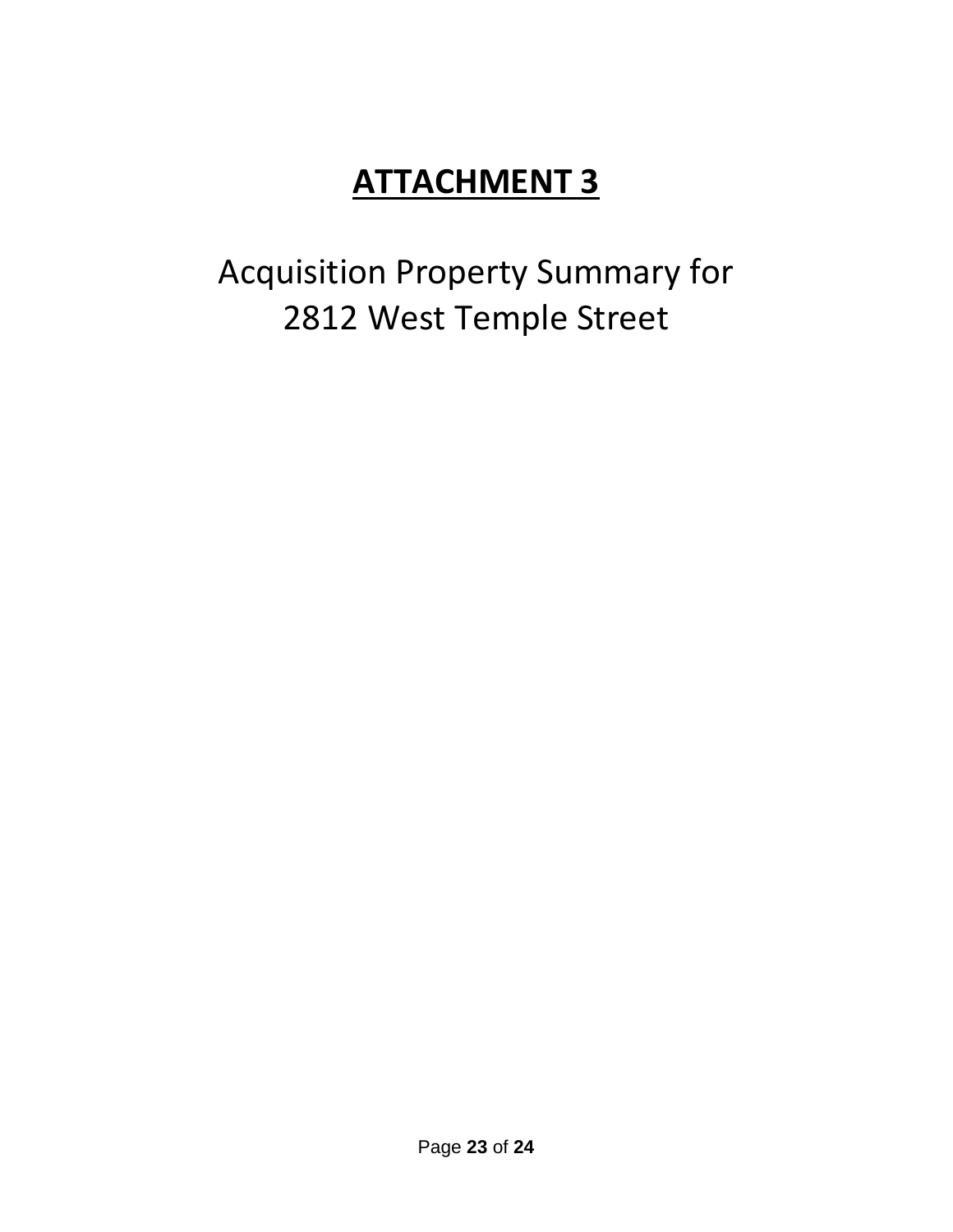# **Acquisition Property Profile: 2812 Temple**

BOC Meeting Date 11.18.2021

# HACLA

# **PROPERTY LOCATION**

**PROPERTY PICTURES**



This property is located at 2812 W Temple Street, Los Angeles, CA 90026 within the Rampart Village neighborhood in Council District 13 (CD 13). According to the 2020 Homeless Count Report, CD 13 reported 3907 individuals in need of shelter. The zip code area currently has an median household income of \$65,269.

# **PROPERTY DESCRIPTION**

2812 Temple Street is a new multifamily property currently completing construction, with a projected completion date in December 2021. The property will have 42 units upon completion.

| Assessor's Parcel Number:       |
|---------------------------------|
| Land Area:                      |
| <b>Building Square Footage:</b> |
| Parking:                        |
| Amenities:                      |

5156-016-002 10,400 s.f.  $33,250$  s.f. 42 parking spaces Rooftop deck, elevator

# **PROPERTY CONDITION**

The property is newly constructed and has had no occupancy prior to acquisition. HACLA is monitoring construction completion and will obtain a full Property Condition Report upon construction completion.

|                                    | <b>COMMUNITY AMENITIES</b> |                                   |                 |  |  |  |  |
|------------------------------------|----------------------------|-----------------------------------|-----------------|--|--|--|--|
| <b>Type</b>                        | <b>Distance</b>            | <b>Type</b>                       | <b>Distance</b> |  |  |  |  |
| Pharmacy                           | 0.5 miles                  | <b>School</b>                     | 0.6 miles       |  |  |  |  |
| <b>Express Rx Pharmacy</b>         |                            | <b>Rosemont Avenue Elementary</b> |                 |  |  |  |  |
| 2503 Beverly Blvd                  |                            | 421 Rosemont Ave                  |                 |  |  |  |  |
|                                    |                            |                                   |                 |  |  |  |  |
| <b>Transportation</b> <sup>®</sup> | 1.2 miles                  | <b>Groceries</b>                  | 0.4 miles       |  |  |  |  |
| Vermont/Beverly                    |                            | Smart & Final                     |                 |  |  |  |  |
| <b>Metro Station</b>               |                            | 2720 Beverly Blvd                 |                 |  |  |  |  |
|                                    |                            |                                   |                 |  |  |  |  |
| <b>Health Facility</b>             | 0.9 miles                  | Park                              | 1.5 miles       |  |  |  |  |
| LA Downtown                        |                            | Echo Park                         |                 |  |  |  |  |
| <b>Medical Center</b>              |                            | 1632 Bellevue Ave                 |                 |  |  |  |  |
| 1711 W Temple St                   |                            |                                   |                 |  |  |  |  |
|                                    |                            |                                   |                 |  |  |  |  |



1) Building Exterior 2) Building Exterior



3) Kitchen





4) Bathroom

| Type                               | <b>Distance</b> | <b>Type</b>                       | <b>Distance</b> | <b>UNIT MIX</b>                                               |                                                                                            |                     |
|------------------------------------|-----------------|-----------------------------------|-----------------|---------------------------------------------------------------|--------------------------------------------------------------------------------------------|---------------------|
| Pharmacy                           | 0.5 miles       | <b>School</b>                     | 0.6 miles       | <b>Unit Type</b>                                              | <b>Number</b>                                                                              | <b>Average Size</b> |
| <b>Express Rx Pharmacy</b>         |                 | <b>Rosemont Avenue Elementary</b> |                 | Studio/1BA                                                    | 19 units                                                                                   | 485 sq. ft.         |
| 2503 Beverly Blvd                  |                 | 421 Rosemont Ave                  |                 | 1BR/1BA                                                       | 23 units                                                                                   | 638 sq. ft.         |
| <b>Transportation</b> <sup>?</sup> | 1.2 miles       | <b>Groceries</b>                  | 0.4 miles       |                                                               |                                                                                            |                     |
| Vermont/Beverly                    |                 | Smart & Final                     |                 |                                                               |                                                                                            |                     |
| <b>Metro Station</b>               |                 | 2720 Beverly Blvd                 |                 |                                                               |                                                                                            |                     |
|                                    |                 |                                   |                 | <b>ZONING AND PERMITTING</b>                                  |                                                                                            |                     |
| <b>Health Facility</b>             | 0.9 miles       | <b>Park</b>                       | L.5 miles       | Zone: C2-1. Zoning & permitting report preparation underway.  |                                                                                            |                     |
| LA Downtown                        |                 | Echo Park                         |                 |                                                               | LA City Planning Entitlements: density bonus with 4 units under ELI covenant for 55 years. |                     |
| <b>Medical Center</b>              |                 | 1632 Bellevue Ave                 |                 | Building Permit received: 9.26.19                             |                                                                                            |                     |
| 1711 W Temple St                   |                 |                                   |                 | Certificate of Occupancy: projected receipt in December 2021. |                                                                                            |                     |
|                                    |                 |                                   |                 |                                                               |                                                                                            |                     |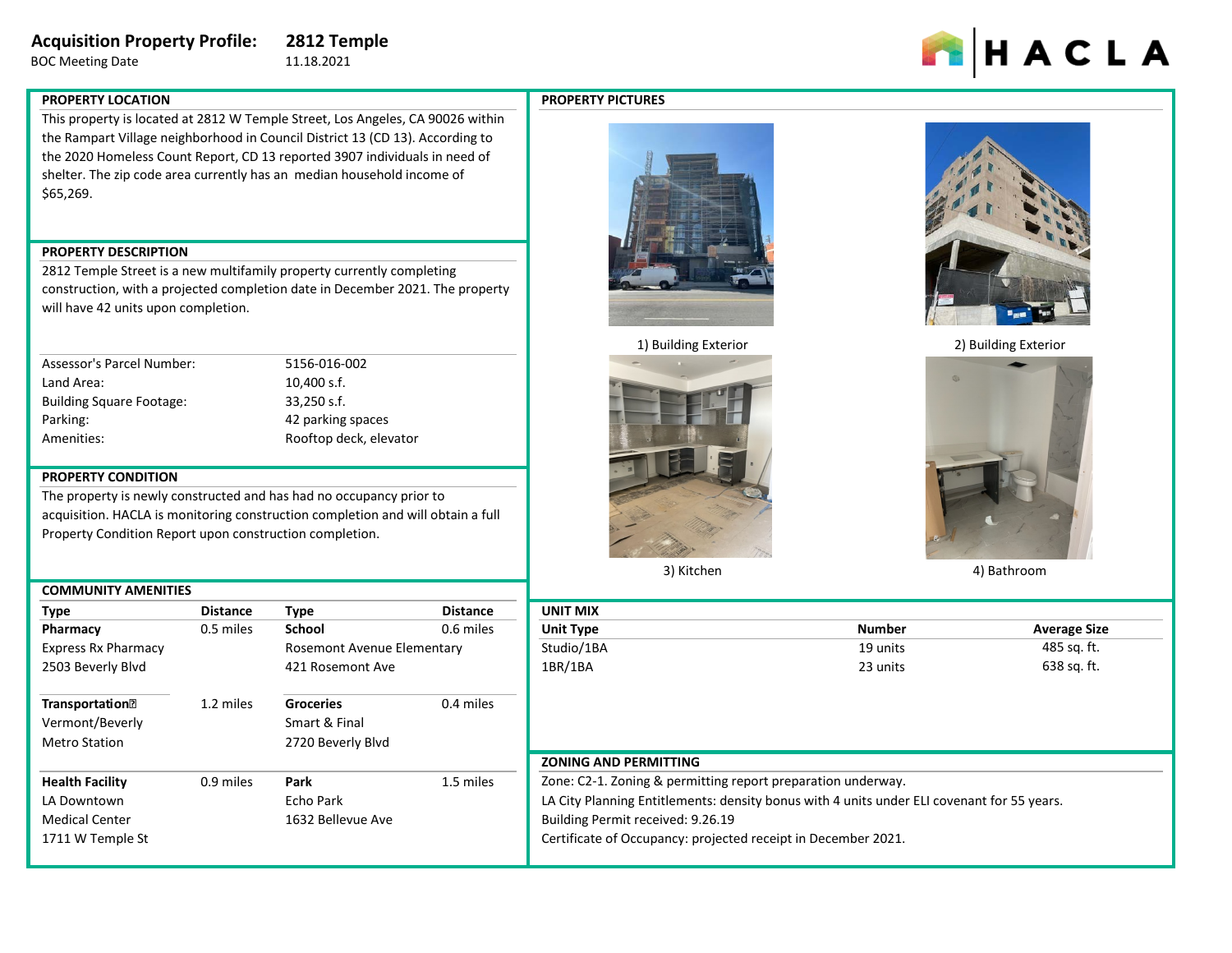Acquisition Property Summary for 1654 West Florence Avenue